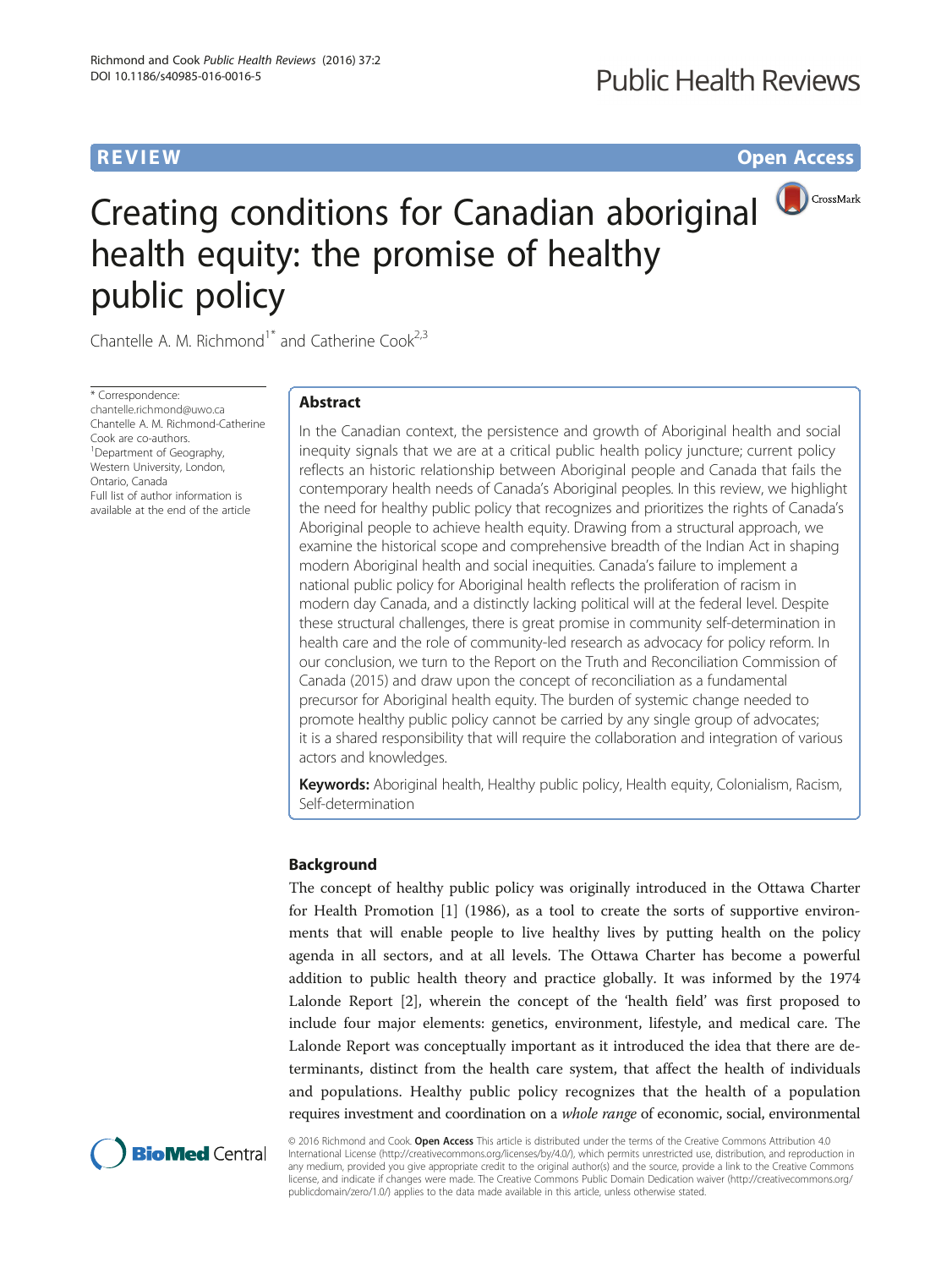and political forces. There is also recognition that in creating the conditions for equitable access to health services among vulnerable populations, such as that of Indigenous peoples, particular attention must be paid to their unique cultural contexts and histories [\[3\]](#page-12-0).

In spite of the important conceptual development of healthy public policy at the global level, there is a distinct absence of Canadian public policy supporting Aboriginal<sup>1</sup> health and well-being at the national and provincial levels [[4](#page-12-0), [5\]](#page-12-0). While the last half century has witnessed significant gains in life expectancy for Canada's Aboriginal population and a considerable reduction in infant mortality, we see several troubling patterns of health including a high burden of chronic and infectious disease [[6\]](#page-12-0) paired with severely inadequate approaches for addressing the social determinants of Aboriginal health [[7\]](#page-12-0). The persistence and growth of Aboriginal health and social inequity [\[8](#page-12-0)] signals that we are at a critical public health policy juncture with regard to the health of Canada's Aboriginal peoples [[9\]](#page-12-0).

Today in Canada, the only active national-level legislation specific to First Nations people remains the Indian Act of 1876 [[10](#page-12-0)], which gave responsibility of health and health care for First Nations to the federal government, while for the general population, health was primarily a provincial responsibility. Originally introduced with a broader goal of assimilation, the Indian Act was developed and implemented under the assumption that the Aboriginal population was inferior, unequal, and uncivilized [[11](#page-12-0)]. Nearly 140 years after its introduction, the strategies and multiple amendments imposed to enforce the Indian Act – including the establishment of the Indian Residential Schools – have been labelled "cultural genocide" [\[12\]](#page-12-0). The effects of the Indian Act are pervasive in all modern health, social, economic and political indicators of Aboriginal well-being [[7](#page-12-0)–[9](#page-12-0)], and many claim that the Indian Act has served to perpetuate health inequity, as well as racism and gender discrimination, which are themselves, important determinants of health [[13](#page-12-0), [14\]](#page-12-0). Perhaps more troubling however, is the way the Indian Act has shaped the public purview of the Aboriginal population as a "sick and defenseless," burden to Canadian society, and simultaneously proliferated the need for continued federal control of the Aboriginal population through programs and systems that remain significantly underfunded when compared to similar programs for non-Aboriginal Canadians [\[15](#page-12-0), [16](#page-12-0)]. This perception has been perpetuated in educational curricula nationwide and in the often-negative media coverage of events or situations involving Aboriginal people that further reinforce racist or negative stereotypes [[14](#page-12-0), [17](#page-12-0)].

In this review, we draw from a structural approach to contextualize the ways the historical structure of colonialism – enacted through the Indian Act – frames contemporary Canadian Aboriginal health inequity [\[18\]](#page-12-0). A structural approach to health focuses its attention on understanding the complex relationship between the organizational structure of a particular society – including the morals and ethics upon which this structure is founded – and its related impact on health and well-being [[19](#page-12-0)]. This paper opens with an examination of the Indian Act and the comprehensive breadth of its historical scope in shaping the modern health and social status of Aboriginal Canada [\[7, 13](#page-12-0), [14](#page-12-0), [18\]](#page-12-0). We then move into a discussion of both the challenge and promise of healthy public policy for Aboriginal Canada. In our conclusion, we turn to the Report on the Truth and Reconciliation Commission of Canada (2015) and draw upon the concept of reconciliation as a precursor for building the sort of healthy public policy that may lead to Aboriginal health equity<sup>2</sup>.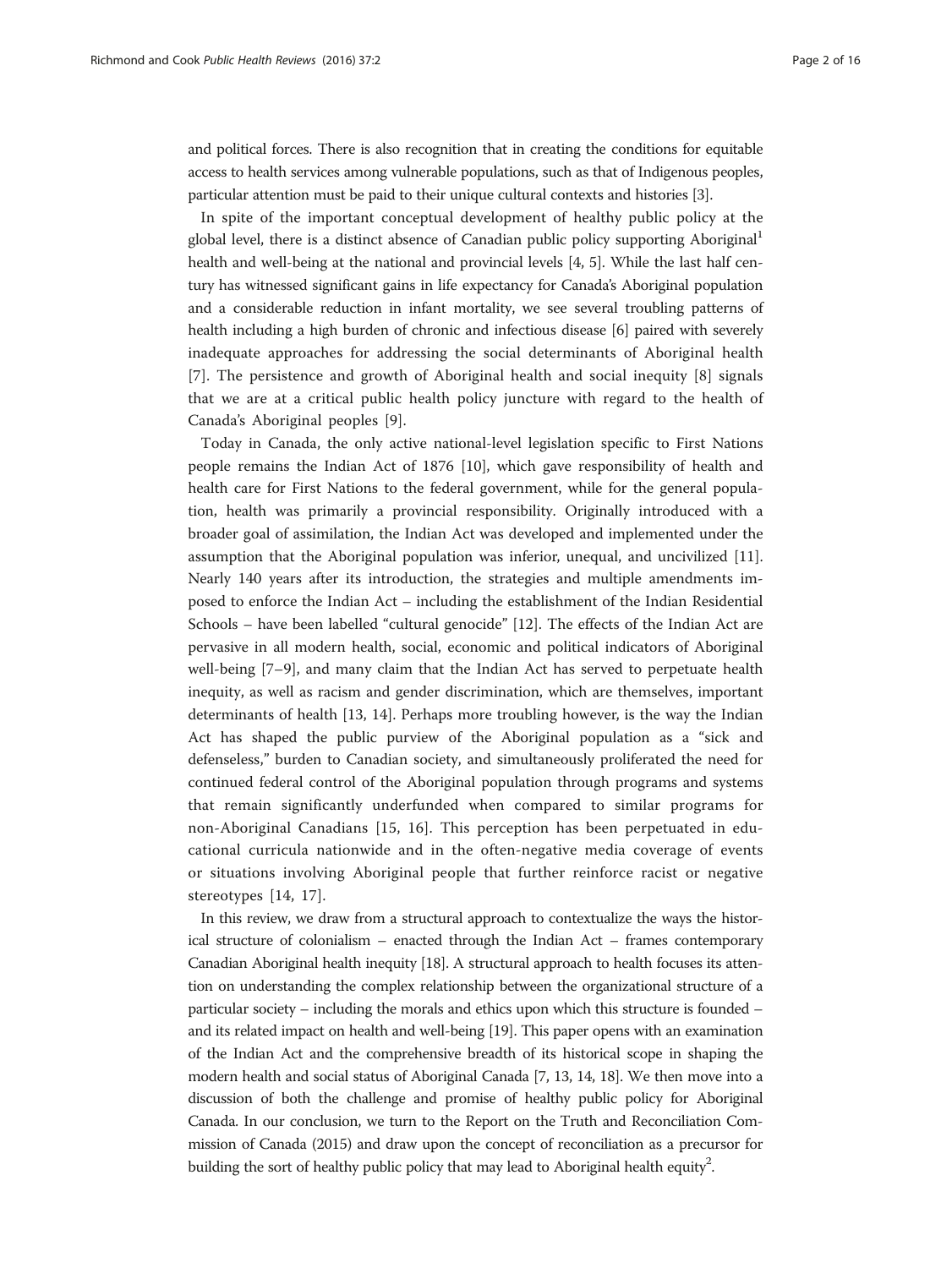#### The Indian Act

Prior to colonization, Indigenous societies could be described as subsistence cultures, meaning that their diet, daily nourishment and medicines were provided by the resources of their local ecosystems. This reliance on the ecosystem nurtured a deep cognitive, spiritual and physical relatedness to their lands and resources [\[20](#page-12-0)] that was maintained through local knowledge systems and formed the cornerstone of Indigenous way of life [\[21](#page-12-0)]. At the most basic level, it was these distinct knowledge systems – practiced by individuals, families and communities over time immemorial – that seeded the roots for Indigenous societies to flourish in their social, political, cultural, economic and spiritual systems.

During the colonization of Canada, clashing philosophical understandings about development, religion, and land ownership – among many other ways of knowing the world – between Indigenous people and new settlers created a number of challenges for the developmental agenda of the new nation [[22](#page-12-0), [23\]](#page-12-0). As early as 1867, recognition of the need to manage what was later termed the "Indian Problem." As noted, the Indian Act gave the federal government of Canada constitutional responsibility for 'Indian Affairs,' under Section 91.24 of the Constitution Act. This mandated the federal government with the unilateral responsibility for all matters relating to "Indians and Indian lands." From 1871 to 1921, several treaties were signed between Indian people and the Crown; in exchange for land for new settlers and the nation state, these treaties established the rights of Indians to a number of provisions including such things as reserve lands, farming equipment and animals, annual payments, ammunition, clothing and certain rights to hunt and fish. In spite of the coordination of affairs at the provincial level for the general Canadian population (e.g., health, education, energy, labour), as early as the mid-1800's, the delivery of a broad range of services for First Nations – including health services – have been the jurisdiction of the federal government [\[17, 24](#page-12-0)–[26\]](#page-12-0), thus creating a jurisdictional ambiguity over Indian health that remains today [\[27\]](#page-12-0).

In 1876 the Indian Act was legislated with the fundamental goal of 'civilizing the Indians,' and created under the assumption that Aboriginal people and their ways of living were inferior, unequal and uncivilized. The Indian Act included provisions that extended across the social, cultural, economic, political, gender and even spiritual dimensions of Indian life. It imposed religious and education systems, formal ownership of lands, and permanent settlement on lands reserved for Indians, foreign systems of government, mandated participation in foreign systems of wage labour and employment, and encouraged Aboriginal people to relinquish their Aboriginal status and treaty rights [[15, 25, 26](#page-12-0)]. Many of these provisions were diametrically opposed to pre-existing principles of governance, and moral and social order that were in place in Indigenous communities prior to colonization [\[28\]](#page-12-0). For example, the Indian Act held provisions that promoted gender bias toward men [\[13](#page-12-0)]. An Indian woman's status – and therefore her access to her Aboriginal and treaty rights – was dependent fully on the legal status of her husband. According to Section 12 (1)(b) of the Indian Act, "a woman who married a person who is not an Indian… [is] not entitled to be registered." If a status Indian woman married a non-Indian man, her Indian status would be terminated and she would lose treaty benefits, health benefits, the right to live on her reserve, the right to inherit her family property, and even the right to be buried on the reserve with her ancestors. Paradoxically, if an Indian man married a non-status woman, he would retain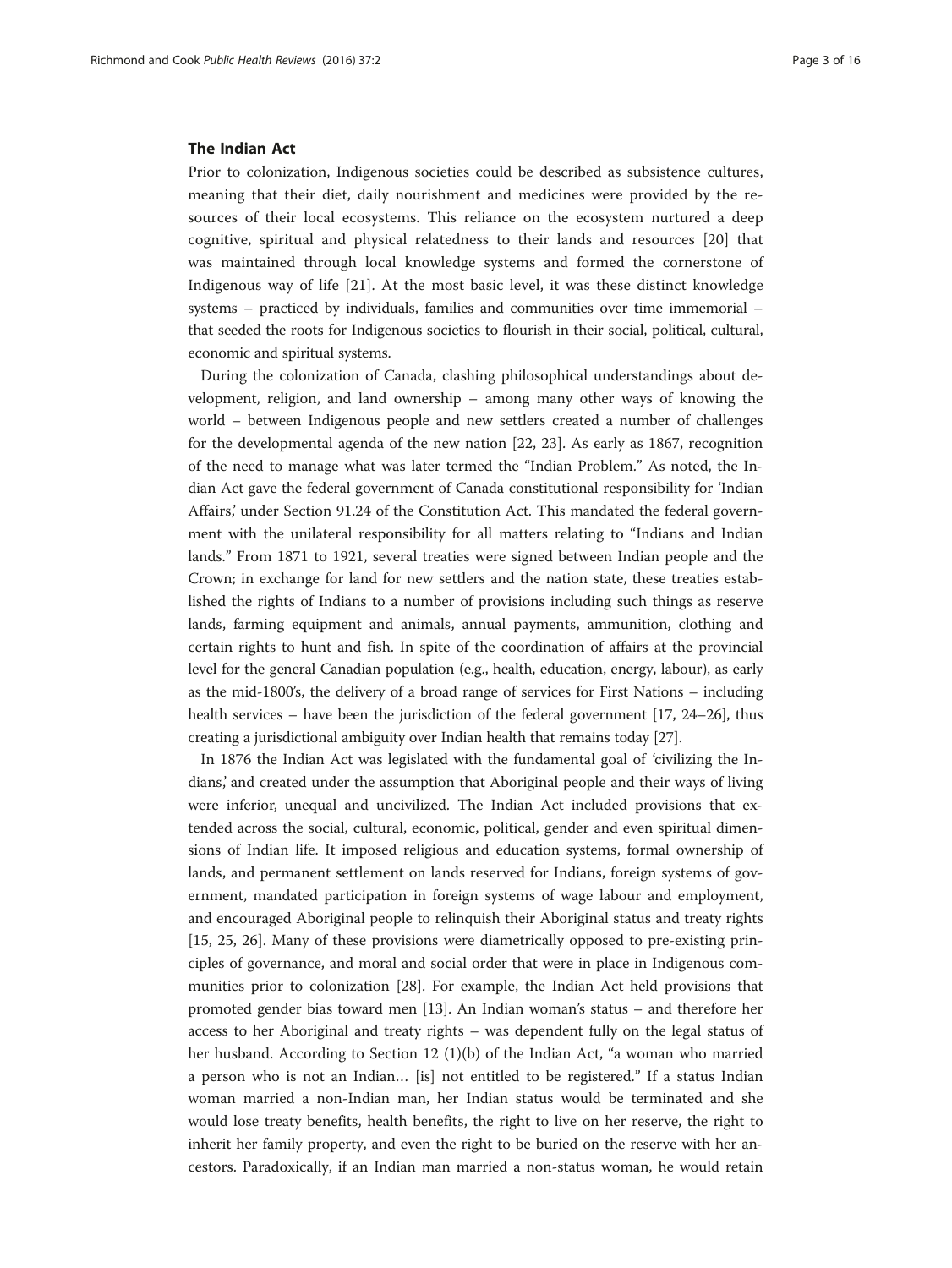his rights and his new wife would gain status and associated rights and benefits. This gender bias has had devastating consequences for families and communities across Canada. Recent amendments to address gender inequality in the Indian Act are ongoing, both through Bill C-31 (1985) and the McIvor Decision (2012).

The measures enacted through the Indian Act were part of a coherent set of structures put in place to eliminate Aboriginal people as distinct peoples and to assimilate them into the Canadian mainstream against their will [\[12\]](#page-12-0). Deputy Minister of Indian Affairs Duncan Campbell Scott outlined the goals of that policy in 1920, when he told a parliamentary committee that "our objective is to continue until there is not a single Indian in Canada that has not been absorbed into the body politic" [[12\]](#page-12-0) (p.3). These colonial structures set the stage for a debilitating, systemic public policy that continues, in the modern day, to powerfully shape patterns of Aboriginal health, social inequity and access to health care and other services. Historically, the systems of care for Aboriginal people (health, education, child welfare, justice, economic development) were developed, and continues to provide services, based on a foundation of racial discrimination, colonialism and a lack of recognition of the self-determination of Aboriginal peoples and governance in communities [[14, 15, 17\]](#page-12-0).

#### Contemporary patterns of aboriginal health

Under Section 35(2) of the Constitution Act, 1982 [[29](#page-12-0), [30](#page-12-0)], the Aboriginal Population of Canada is composed of three legally identified groups: Indian, Inuit and Métis. In 2011 1.4 million Canadians reported Aboriginal *identity* (that is, 697,510 First Nations, 418,380 Métis, and 59,115 Inuit) [[31\]](#page-13-0). Aboriginal Canada's demographic profile<sup>3</sup> reflects a young, quickly growing population, characterized by high birth rate and low life expectancy. Canada's Aboriginal population is growing faster than the general population, increasing by 20.1 % from 2006 to 2011 (compared with 5.2 % growth rate in the non-Aboriginal population). This is due to a higher fertility rate among Aboriginal women than among other Canadian women. Of the three Aboriginal groups (First Nations, Métis, Inuit), First Nations had the largest population growth, with an increase of 22.9 % between 2006 and 2011 [[6](#page-12-0)]. First Nations women are having babies at significantly younger ages; over half of First Nations women who gave birth in 1999 were less than 25 years old [\[33\]](#page-13-0). Secondly, while life expectancy is increasing across all Aboriginal groups, it still lower than the non-Aboriginal population (68.9 for Aboriginal males and 76.6 for Aboriginal women versus 78 among non-Aboriginal males and 81 for non-Aboriginal women). Within the Aboriginal population however, there is quite a bit of variation. In 2010, Inuit men had the lowest life expectancy at 64 years, followed by First Nation's men at 73–74 years of age [[34](#page-13-0)].

Although the national infant mortality rate for the First Nations population in Canada as a whole remains unavailable [\[35, 36\]](#page-13-0), studies in specific regions indicate a significant disparity in infant mortality between Aboriginal and non-Aboriginal populations [\[37\]](#page-13-0). Luo et al. [[38\]](#page-13-0) report infant mortality rates that are twice as high among First Nations than non-First Nations in British Columbia, with greater disparity in rural areas (13.8 versus 6.1 deaths per 1000 live births in rural areas; 12.7 versus 6.1 deaths per 1000 live births in urban areas). Results from Manitoba reveal the infant mortality rate for First Nations was twice that of non-First Nations in Manitoba (9.8 versus 5.0 per 1000, respectively) [\[39](#page-13-0)].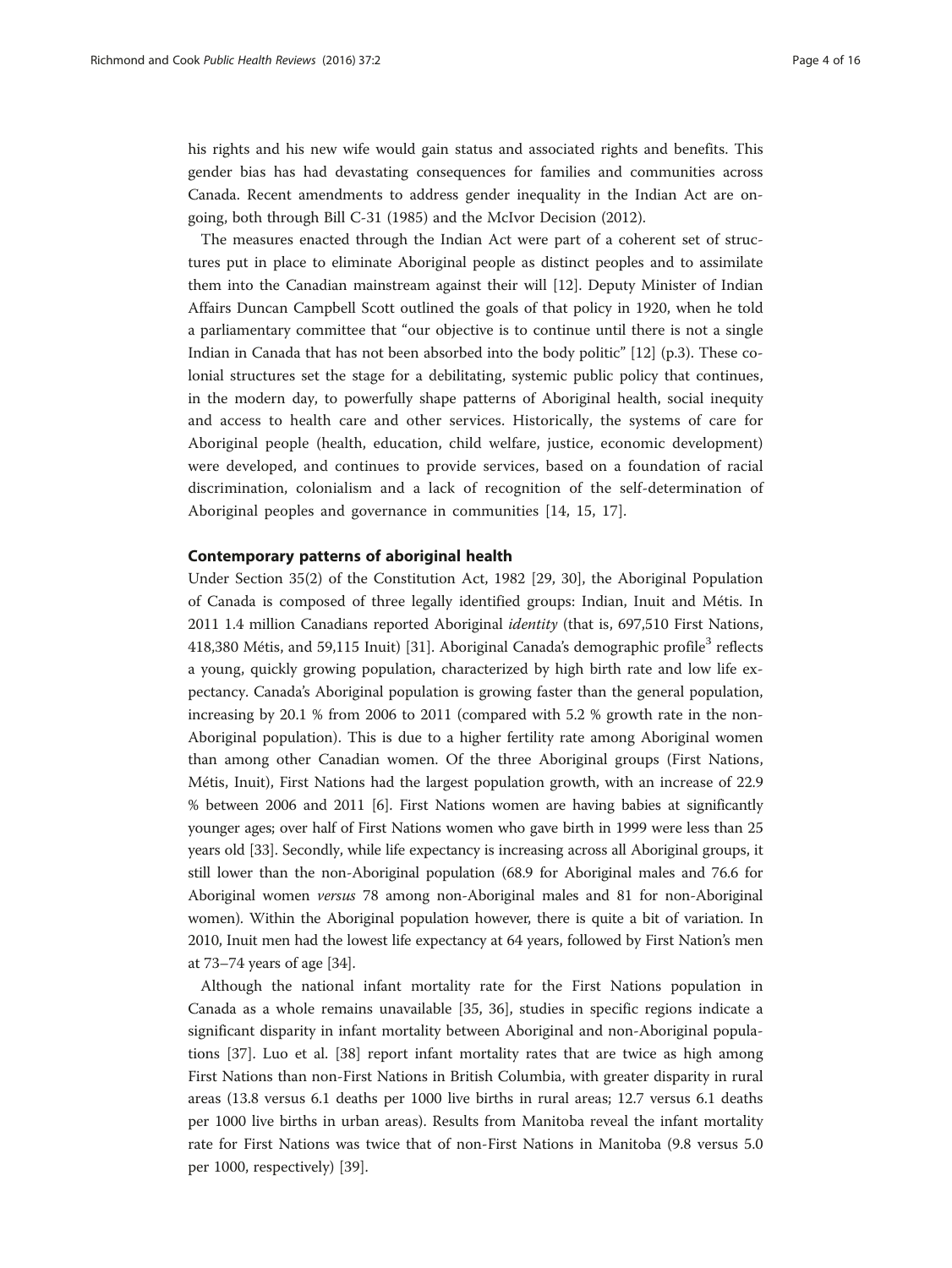The overall leading causes of Aboriginal mortality are: injury and poisoning [\[40, 41](#page-13-0)], circulatory disease [[42\]](#page-13-0), cancer [[43](#page-13-0)], and respiratory disease [[44\]](#page-13-0), Chronic diseases also disproportionately affect Aboriginal populations in Canada [[45](#page-13-0)], the most significant of which is diabetes [[46, 47\]](#page-13-0). Rates of diabetes among First Nations, Inuit and Métis are 3 to 5 times the national average, with rates higher among women and highest among those living on-reserve [[48\]](#page-13-0). In terms of morbidity, Aboriginal people also experience a disproportionate burden of infectious disease, including pertussis, chlamydia, hepatitis A, shillegosis, and tuberculosis [\[49](#page-13-0)]. HIV/AIDS diagnoses in the Aboriginal population are also on the rise [\[50\]](#page-13-0). In 2011, Aboriginal peoples accounted for 12.2 % of new HIV infections and 18.8 % of reported AIDS cases [\[51\]](#page-13-0).

The most common cause of death among ages  $1 - 44$  is injury and poisoning. Among children under ten, these deaths were primarily unintentional. Among youth and adults up to age 44, suicide and self-injury were the leading causes of death [\[41](#page-13-0)]. The suicide rate for First Nations males aged 15–24 years is 126 per 100,000 compared to 24 per 100,000 for non-Aboriginal males. The First Nations female suicide rate is 35 per 100,000 compared to five per 100,000 for non-Aboriginal females [\[52](#page-13-0)]. For Inuit, these numbers are comparable. During the period 1994–1998 to 2004–2008 the suicide rate for girls and young women (aged  $1-19$ ) in Inuit populations were more than 20 times the rate for the non-Aboriginal Canadian population at 40 deaths/100,000 (personyears at risk: PYR) compared to two deaths/100,000 PYR in the general population. For Inuit boys and young men (aged  $1-19$ ) in the same study the suicide rates were  $101.6$ deaths/100,000 PYR during 2004–2008 compared with 4.2/100,000 PYR for the rest of Canada's population [\[53](#page-13-0)]. With respect to suicide, all First Nations and Inuit groups up to age 65 are at increased risk, in comparison with the Canadian population. While males are at a higher risk of both attempted and completed suicides than females, the greatest disparity with the non-Aboriginal rates is for females aged 15–24 and 25–29, for whom the rates of suicide are eight and five times non-Aboriginal rates [\[54, 55\]](#page-13-0). For those ages 45 and older, circulatory disease was the most common cause of death [\[6](#page-12-0), [42](#page-13-0)].

#### The social determinants of health

Beyond traditional health measures, Aboriginal peoples also endure a disproportionate burden of disparity related to workforce participation, low income, education, and sub-standard living conditions. In 2005–06, the average rate of [welfare] dependency on reserve was seven times higher than the national rate (36 % compared to 5.5 %) [[56](#page-13-0)]. Comparisons between on and off reserve Indians and the non-Aboriginal Canadian population indicates that Aboriginal household incomes are substantively lower than their non-Aboriginal counterparts [\[55](#page-13-0)]. In 2009 the off-reserve unemployment rate was 13.9 %, compared to 8.1 % in the general population [[57](#page-13-0)]. The on-reserve Aboriginal unemployment rate in 2006 was considerably higher at 23.1 % [[58](#page-13-0)]. In 2005, the average income for the total on and off reserve Indian population aged 25 to 54 was \$22,366, substantially lower than the reference non-Aboriginal population income of \$33,394 [\[59\]](#page-13-0). The income disparity between Aboriginal and non-Aboriginal populations is greatest for on-reserve First Nations with a median income of just over \$14,000. While First Nations children are staying in school longer than in the recent past, there remains an across-the-board lag in completion rates at all levels of education when compared to the non-Aboriginal population [[60](#page-13-0)]. According to the 2012 Aboriginal Peoples Survey, 72 % of First Nations people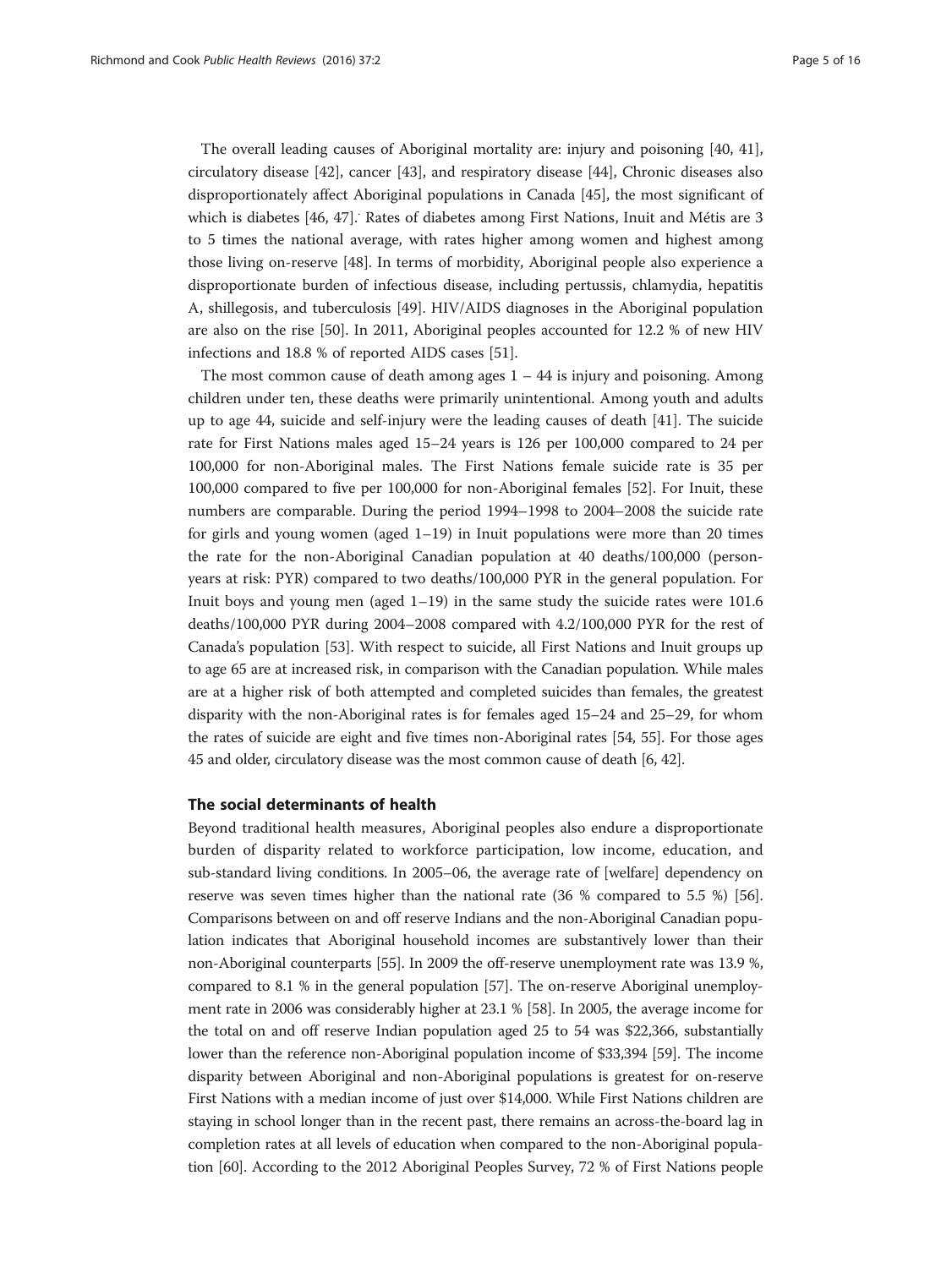aged 18 to 44 living off reserve had completed the requirements for a high school diploma or equivalent, compared with 89 % of non-Aboriginal peoples aged 18–44 in 2013. Inuit people's educational attainment is either lower than or comparable to First Nation's rates, with proportionately fewer Inuit attaining a university degree [[61](#page-14-0)].

In terms of living conditions, inadequate and insufficient housing remains a critical problem across Aboriginal Canada. In the rural and remote context, many Aboriginal households suffer a lack of basic sanitary infrastructure. In 2006, for example, First Nations and Inuit households were three and four times as likely to live in a dwelling in need of major repairs, respectively. and almost four times as likely as non-Aboriginal people to live in a crowded dwelling [\[62](#page-14-0)]. Anecdotal evidence suggests that if family members did not open their homes to those in need, the issue of 'overcrowding' would be identified as an issue of homelessness on-reserve and in Metis communities. 'Overcrowding' and 'homelessness' are often considered synonymous in Aboriginal communities despite the persistent descriptor of 'overcrowding' by government and public reports of on-reserve situational realities.

The poor and often crowded condition of dwellings is especially common on reserves, where almost 20 % of First Nation communities in Canada are under drinking water advisories [\[63\]](#page-14-0). All Aboriginal communities experience increased safety risk when it comes to drinking water. According to recent reports, First Nations experience rates of illness caused by unsafe drinking water at a rate 26 times higher than the national average [[64](#page-14-0)]. The higher incidence rate of waterborne illnesses and large number of communities living under drinking water advisories illustrate the seriousness of water quality issues and safe drinking water challenges for First Nations [[65](#page-14-0), [66](#page-14-0)], and not only in remote or isolated communities as one might suspect.

#### Challenges to Healthy Public Policy for Aboriginal Canadians

In the modern context, the health and social inequities borne by Aboriginal Canada are rooted fundamentally in their historical position within the Canadian social system [\[18](#page-12-0), [67\]](#page-14-0). In spite of treaty and other Aboriginal rights protected in the Canadian Constitution, including access to health care, contemporary Aboriginal policy remains characterized by jurisdictional ambiguity, wherein there is today significantly lacking clarity about both the federal and provincial government's level of health service delivery and financial responsibilities to First Nation and Inuit communities [[17](#page-12-0)]. Canada's current Aboriginal legislation and health policy framework is rooted in the historic relationship between Canada and Indians living on reserve, and thus does not adequately address the health care needs of the Métis or First Nations and Inuit people who either are not registered or do not live on reserve or in their traditional territory [[68\]](#page-14-0).

Contemporary Aboriginal health policy also demonstrates widespread neglect [[16](#page-12-0)], and a distinctly lacking political will to improve access to health and health care. For example, the Auditor Generals' Report on Access to Health Services in Remote Communities [[69\]](#page-14-0) identified substantial concerns about the quality of care in remote First Nation communities, citing a number of critical issues that compromise both provision and management of health care including: the inability or unwillingness of government to ensure the competency of service providers; low perceived safety of health care facilities, untimely record keeping with respect to non-insured health benefits, and poor community consultation. Geography intersects in important ways with other social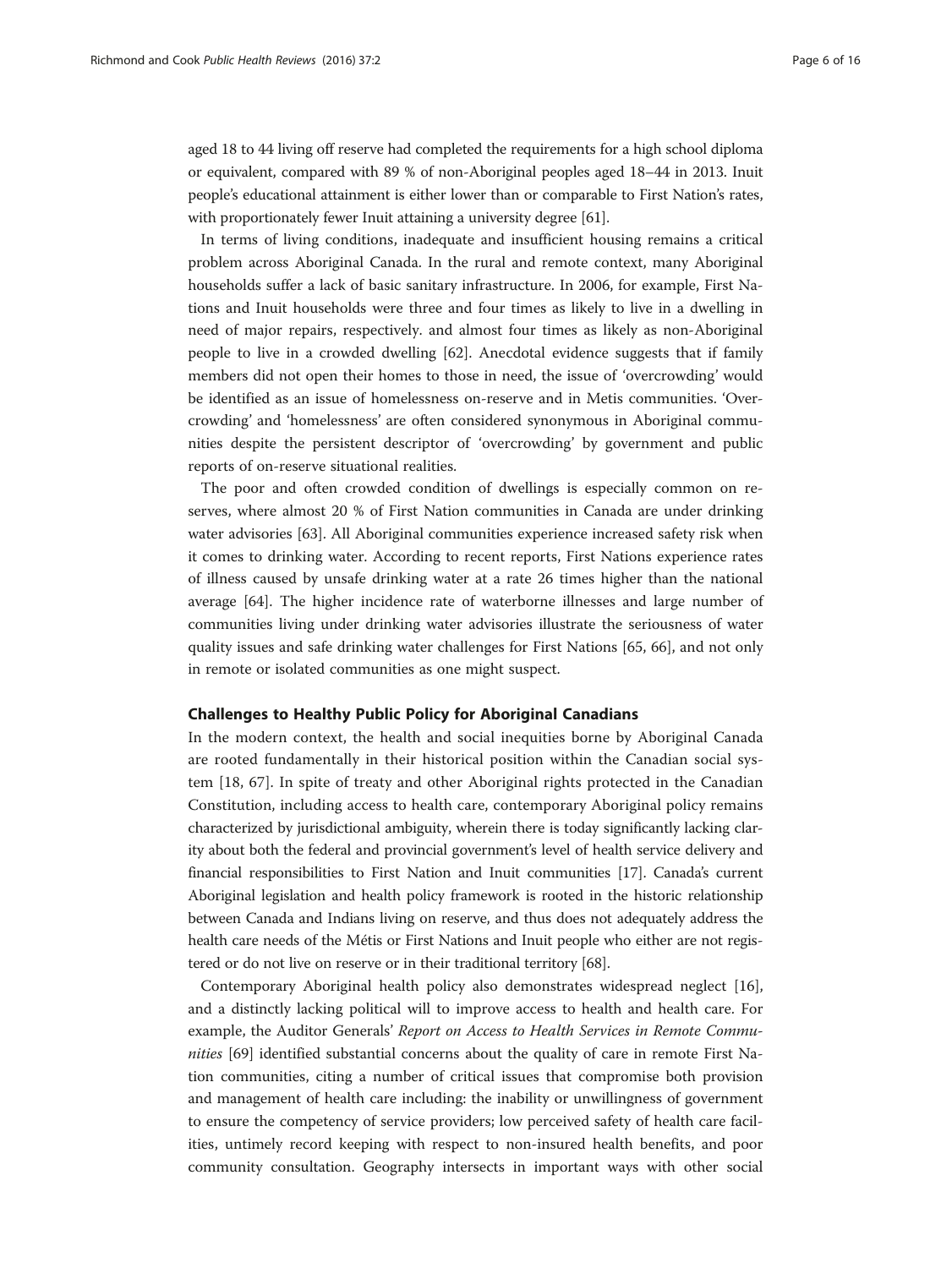determinants of health to influence the ways access to health care is structured and quality compromised [\[70](#page-14-0)–[72\]](#page-14-0). In the Manitoba context for example, Martens et al. [[73](#page-14-0)] identified a significantly higher burden of illness for southern First Nation communities compared with those in the northern regions of the province. While a critical component of the difference reflects adherence to a traditional way of life in northern regions, this disparity also illustrates differential access to health services, in particular that related to perceptions about culturally unsafe health care environments [[74, 75](#page-14-0)] and exposure to marginalization and poverty in the southern regions. This is a trend seen not only in Manitoba, but nation-wide [\[76\]](#page-14-0). Combined, the poor coordination of health services, lacking access to quality care, and wide geographic variation of communities have reduced the ability of First Nations and Inuit people to access their constitutionally protected right to health care [[77, 78\]](#page-14-0).

#### Political will

In Canadian history, there are few instances where the political will in Canada has mandated the health and well-being of the Aboriginal community. However two key efforts to establish coordinated processes to address the health issues and disparities of Aboriginal people and their health and health care systems are worth noting: the Roma-now Report on Canadian Health Care [\[79](#page-14-0)] and the Kelowna Accord [[80\]](#page-14-0). The Romanow Report, written by a committee led by Roy Romanow, examined the future of health care in Canada and identified the structural changes need to improve the health care. The report identified Aboriginal health inequity to be rooted in two key issues: a general mismanagement of funding; and a poorly established system to provide care [\[79](#page-14-0)]. In response to these shortcomings, Romanow recommended significant restructuring of Aboriginal health care, stating that all levels of government must come together to address Aboriginal health inequities of Aboriginal peoples, including at the community level.

Based on a series of agreements between the Government of Canada, First Ministers of the Provinces, Territorial Leaders, and the leaders of five national aboriginal organizations in Canada, the 2005 Kelowna Accord sought to improve the education, employment, and living conditions for Aboriginal peoples through the dedication of an unprecedented \$5 billion. In the context of improving Aboriginal health, targets were established to reduce infant mortality, youth suicide, childhood obesity and diabetes by 20 % in five years, and 50 % in 10 years. Targets were also set to double the number of Aboriginal health professionals in 10 years to 300 physicians and 2400 nurses. Following the Kelowna Accord, hopes were high within the Aboriginal community and policy and decision makers as the Government of Canada had pledged to continue to work inclusively in the development of a policy framework to implement the targets of the Kelowna Accord. Action plans were limited, however. While the Kelowna Accord was endorsed by then Prime Minister Paul Martin, it was never endorsed by his successor, Prime Minister Stephen Harper. Instead, the Health Council of Canada was established as an entity that would oversee the progress of government in achieving the goals of the First Ministers Kelowna Accord for Canadians. Annual Progress Reports with identified targeted were expected to report on the health status of Canadians and a report card on the performance of governments in the federal and provincial domains. When the federal government made the decision not to renew the First Ministers Health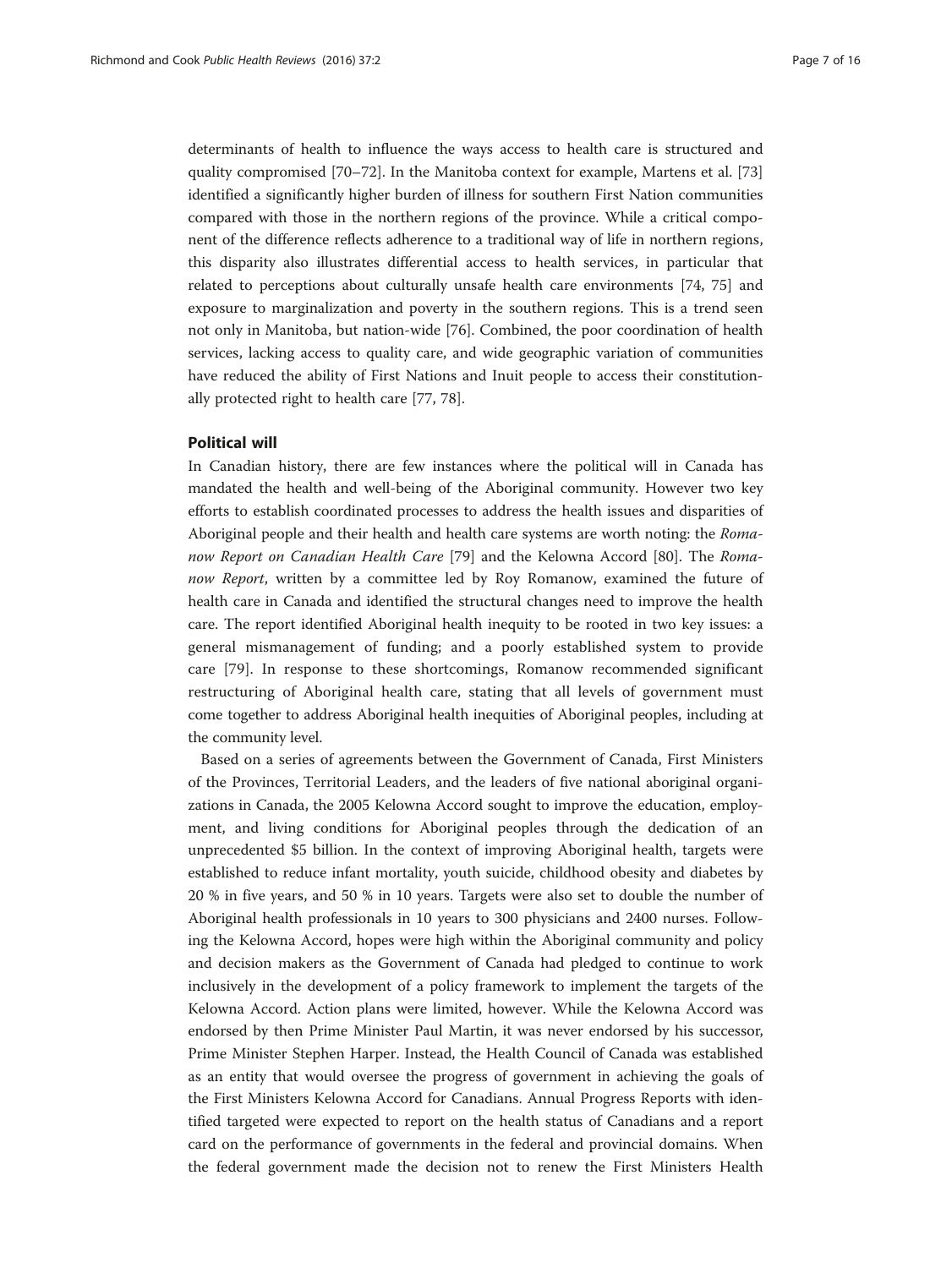Accord, the Health Council of Canada was dismantled, with accountability for some of the mandate reassigned to alternative national organizations that could continue the work, although not in the same comprehensive approach applied by the Health Council. While these examples illustrate the fundamental need and dedication at the provincial level for health policy reform on Aboriginal health and health care, the current federal government's failure to implement action plans based on these recommendations demonstrates their lacking political will to make health equity a reality for all.

#### Racism and sexism in health care

There is a growing body of literature that highlights the impacts of racism on the health and health status of a population, in addition to the racial attitudes and practices that evolve through institutional approaches to system development [\[81](#page-14-0)]. Canada is one of the only nations in the world that continues to use legislation to limit access to services and benefits for Aboriginal peoples on the basis of a descent criterion [[14](#page-12-0)]. (p.9) In many Aboriginal communities across Canada, the gender bias of the Indian Act has translated into such egregious proportions where, up until recently, it was possible for male siblings in a biologic family to have legal Aboriginal status while their female siblings did not. This very unequal situation reinforces the conclusion that the persistent efforts and effects of the Canadian government continue to support marginalization of Aboriginal peoples through active legislation like the Indian Act. Race based legislation such as the Indian Act has resulted in the development of institutions or systems that have allowed the entrenchment of racism into the policies and procedures of a suite of organizational structures affecting the daily life and wellbeing of Aboriginal people, including education, health care, justice, economic development, governance and economic development. The literature contains examples of interventions that can address these challenges, including early public education, cultural competence training, and increasing the number of Aboriginal people working in health care settings [\[7, 12](#page-12-0), [14](#page-12-0), [81](#page-14-0), [82\]](#page-14-0). For example, part of the efforts to educate medical and nursing students early in their training has been supported through efforts at the academic level, as well as strategies at the provincial and regional health authority levels [[82, 83\]](#page-14-0). The public policy challenges posed by racism are deeply rooted in not only our health care systems, but across multiple domains including communities, governments, places of worship, schools, and workplaces [[11\]](#page-12-0), thereby necessitating a public re-education about Aboriginal history and place in Canada. The creation of healthy public policy will rely on an integrated effort across many sectors of public life; as we build the base from which to create such a policy, it will be important for Canadians to understand and appreciate the historic roots of Aboriginal inequity.

### Promises for the creation of healthy public policy

The active role and responsibility of the local community into provision, coordination and delivery of health care and services is an area that the current national policy completely ignores. However, the Adelaide conference on Health Promotion (1988) indicates that a healthy public policy should recognize the unique culture of Indigenous peoples, including acknowledging their inherent right to be self-determining and the Indigenous knowledges they hold, as a fundamental means through which to create the conditions for equal access to health and health care. And indeed, there is good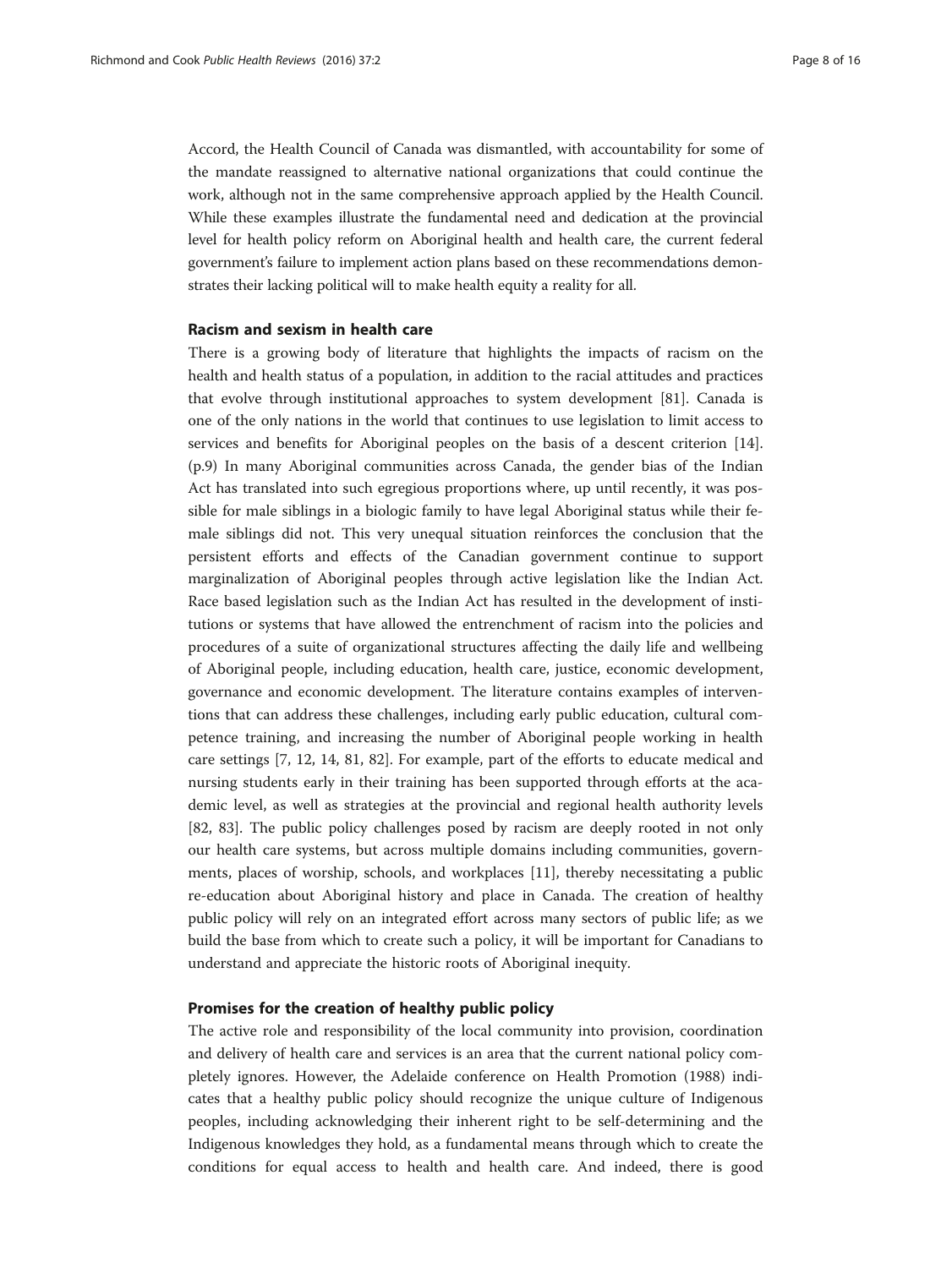evidence to suggest that that creating supportive healthcare environments that foster Indigenous people's unique cultures, rights and perspectives will bring about health improvements [[74, 83](#page-14-0), [84](#page-14-0)].

#### Aboriginal self-determination in health care

Nowhere in Canada is Aboriginal self-determination in health care demonstrated better than in the province of British Columbia (BC). The First Nation Health Authority (FNHA), established in 2011, is the first province-wide health authority of its kind in Canada. With a greater vision of reforming the way health care is delivered to BC's First Nations, the FNHA has taken ground-breaking steps to meet its mandate, including assuming the delivery and coordination of programs, services, and responsibilities that have historically been handled by the federal government. In an unparalleled process involving a tripartite governance framework including BC First Nations, the Province of BC, and the Government of Canada (First Nations and Inuit Health Branch (FNIHB), the FNHA seeks to address service gaps through partnerships that will foster closer collaboration, and health systems innovation to reform the way health care is delivered to BC First Nations. Perhaps most significantly, at the core of the FNHA strategy for improved health and health care is the placement of the grassroots community. Since 2008, BC First Nations have been involved in an unprecedented process of community engagement to guide the work and set the vision for BC's First Nations health governance. The result has been the "The 7 Directives," which describes the fundamental standards and instructions for the new health governance relationship. While we could find no scholarly studies measuring the impact of the newly established FNHA on population health indicators, a recent exploration by Lavoie et al. [\[85\]](#page-14-0) revealed concern over the lacking engagement of urban First Nations in these self-government discussions. As Lavoie et al. [\[85](#page-14-0)] argue, the substantive basis of the problem lies in the Canadian national conceptualization of self-government, which refers to First Nations communities and historic land bases. The current federal jurisdictional structure necessitates that the FNIHB obligations are transferred to the FNHA, which requires the engagement of First Nations communities and effectively marginalizes First Nations who do not live on reserve or who are detached from their home communities.

# Research as advocacy for healthy public policy

As reflected in the development of the FNHA, wherein the community's knowledge and preferences have played a significant, guiding role in the restructuring of the health care system, the development of healthy public policy in the Canadian Aboriginal context will be greatly informed through uptake of community-based research approaches. Participation in community based research represents an active means by which Indigenous communities themselves can participate in, and shape research that will have direct policy influence in their own lives [[86, 87\]](#page-14-0). Community-based research is a collaborative approach to research which is critical for ensuring benefits for both researchers and the researched, including the ability to share in leadership, decisionmaking, capacity-building and other knowledge and benefits that result from the process [[88](#page-14-0), [89\]](#page-14-0). This includes – and perhaps most significantly – demonstrates relevance for local people, and use of this research as a tool for self-determination among Indigenous communities [\[87, 90\]](#page-14-0).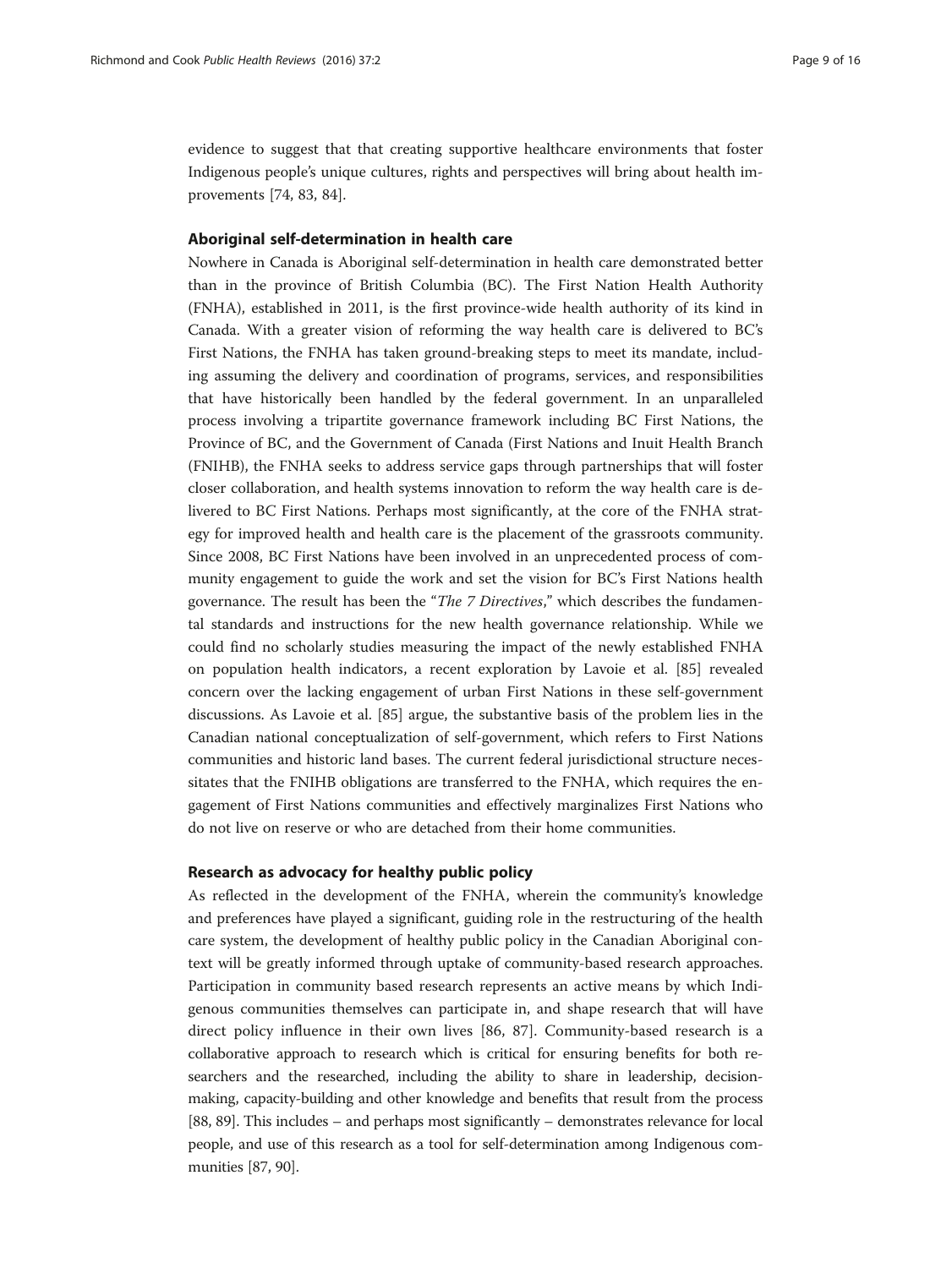In Canada today, we are seeing the development and uptake of Indigenous research approaches that are nurtured through community needs and visions, and often led by Indigenous academics and communities themselves [[91](#page-14-0)]. This hopeful new way of doing research is being initiated through the collaborative synergies of government, academia and Aboriginal communities [\[92\]](#page-15-0). By privileging the voices of those on the ground level, the promise of these partnership-based projects are rooted in research approaches that empower communities to meet their goals of self-determination [\[93\]](#page-15-0). Bio-medical interventions resulting from research are important, and critical for establishing and monitoring the burden of disease experienced by Indigenous populations. However, the need to recognize, measure and apply the principles of self-governance as a fundamental determinant of community health cannot be understated [[94](#page-15-0)]. With heavy emphasis on partnership and collaboration, these research approaches serve as important mechanisms by which to enable meaningful Indigenous participation – and most importantly to integrate their unique knowledges, histories and perspectives – in the creation of healthy public policy.

### Conclusion

In Canada, we are at a critical juncture with regard to healthy public policy. The persistence, and in some cases widening, of the health inequality gap between Aboriginal and non-Aboriginal people highlights the need to critically evaluate the issues underpinning Aboriginal health inequity, including the important role of federal policy. It would be careless to assume that colonialism in Canada has ended. Less than a decade ago, Canada was one of four Western nations (along with the United States, New Zealand, and Australia) who voted against the adoption of the United Nations Declaration on the Rights of Indigenous Peoples (UNDRIP). Though Canada has since adopted UNDRIP, the nation's initial resistance to the Declaration demonstrates its universal failure to acknowledge both the human rights and inherent rights of its Indigenous peoples. At the same time, the failure to support the Kelowna Accord and the elimination of support for advocates of Aboriginal health policy such as the Health Council of Canada – and a range of other national Aboriginal health organizations in the past several years [\[95\]](#page-15-0) – would indicate that the federal government retains a vested interest in supporting the highly inequitable Indian Act [\[12, 14](#page-12-0)]. There remains a fundamental advantage for government in ensuring that the jurisdictional ambiguity established through this approach to public policy continues to exist. Within this context, there is little clarity on land and treaty rights and the federal government maintains that their delivery of service to First Nations and Inuit people is a policy decision, not a legislative directive [\[17\]](#page-12-0). Without national healthy public policy on Aboriginal health, there will be no accountability in addressing the issue of youth suicide, Murdered and Missing Indigenous Women and Girls, and other highly inequitable Aboriginal-specific situations. Without healthy public policy in place – one that including targets, action plans, and means of evaluation – the government has no responsibility to act on Aboriginal issues throughout the continuum of the social determinants of health and no accountability for the poor quality of Aboriginal health care [[96](#page-15-0)].

However, there are reasons to be optimistic. We write this paper at an unprecedented time in Canadian history. In June 2015, Justice Murray Sinclair – First Nation lawyer and Chair of the Truth and Reconciliation Commission (TRC) – and his co-commissioners released the findings and calls to action of the TRC, a five-year long undertaking to hear the truth about the various impacts of the Indian Residential Schools through interviews with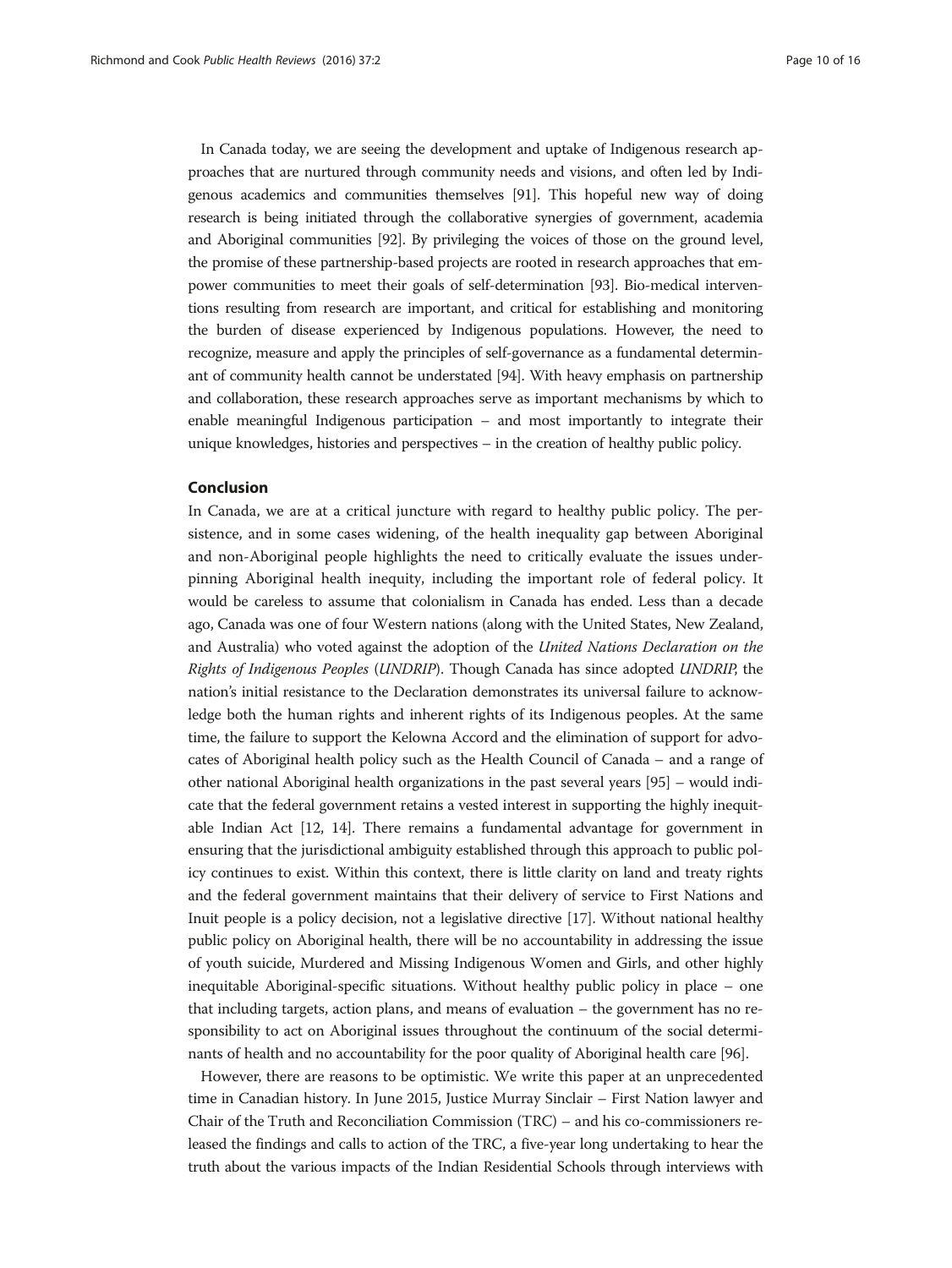former students and their families, as well as staff of the Indian Residential Schools. These testimonies revealed not only the horrific abuses suffered by students of the Indian Residential schools, but of the powerful way these abuses were shared inter-generationally by students to their families and subsequent generations. In this report however, Justice Sinclair indicated that the wounds inflicted from the Indian Residential Schools are not specific only to the Aboriginal population, but rather that the whole of the Canadian population has suffered as a result of the shameful Indian policy from which the Indian Residential Schools were created. At the national level, Canada has suffered the tragic break-down of relationship between Aboriginal and non-Aboriginal Canadians, fuelled mainly by the persistence of racism and other forms of discrimination toward Aboriginal people. The persistent support of the Indian Act reinforces the assumption that the Indigenous People of Canada are not worthy of respect, recognition or equity in access to quality service in all public service systems. In his Report, Justice Sinclair identified the process of reconciliation as critical for the healing of Residential School Survivors, and fundamental for forging a new healthy relationship between Aboriginal and non-Aboriginal Canada:

"To the Commission, reconciliation is about establishing and maintaining a mutually respectful relationship between Aboriginal and non-Aboriginal peoples in this country....In order for that to happen, there has to be awareness of the past.... Without truth, justice, and healing, there can be no genuine reconciliation. Reconciliation is not about "closing a sad chapter of Canada's past," but about opening new healing pathways of reconciliation that are forged in truth and justice." (Sinclair, Truth and Reconciliation Commission, 2015: 10)

As a mechanism for achieving reconciliation at the national level, and across the many dimensions of Canadian and Aboriginal life that have been affected by the Indian Act and its comprehensive policies, Justice Sinclair and his co-commissioners identified the principles set out in the UNDRIP as an important starting place. However, just as this reconciliation process will take time to unfold, we recognize that the creation of healthy public policy will require a significant shift in philosophy, a reorientation of public attitudes, a commitment by the federal government in acknowledging the rights of Indigenous Canadians and a good deal of empathy.

We call on governance, health administrators, health care professionals, academic communities and Indigenous communities to continue to create the sorts of evidence that can be used to advocate for transformation at the policy level. We appreciate that the burden of systemic change cannot be carried by any single group of advocates. But we do know that it is in the educational institutions that academics and educators can draw on the most important of tools in their possession – public education – to inspire, inform and educate the next wave of Canadian voters, public policy makers, researchers, and community activities of the need to lobby for a more equitable Canada, one that prioritizes the health and well-being of all its citizens.

### Endnotes

<sup>1</sup>Aboriginal, First Nation, Inuit and Métis are all terms recognized in the Constitution Act of Canada 1982, Section 35, 2 and are used in this paper to describe the Indigenous Peoples of Canada and their descendants.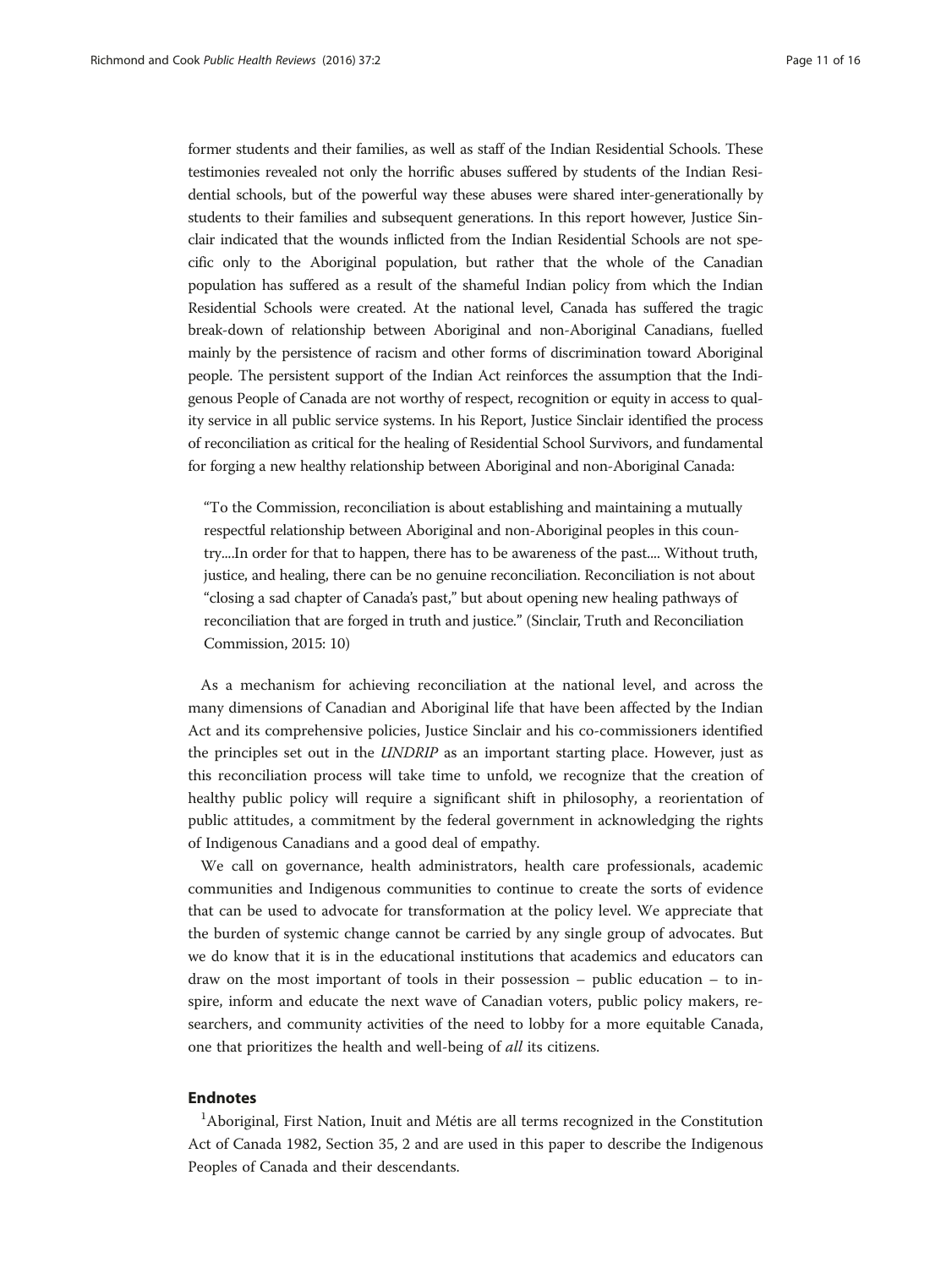$2A$  full analysis and review of policy specific to Aboriginal health is beyond the scope of this paper, however, we will highlight some key examples that illustrate the persistent lack of commitment to partnering with Aboriginal groups to achieve equitable status in all determinants of health.

<sup>3</sup>The available health and social statistics on Aboriginal conditions are not without their limitations, and the reader must be cautioned about these data issues. There are many ways of defining the Aboriginal population, and it is this inconsistency in definition which can result in estimates that vary with respect to the size of the population, and its health and social conditions. For instance, Canada's Census data are based on the definitions of ethnic origin (ancestry), Aboriginal Identity, Registered Indian, and Band membership. This may be problematic for Aboriginal people who do not selfidentify their Aboriginal status or identity on the Census, and further challenging among those Aboriginal peoples who do not respond to the Census at all. These issues may be further complicated as certain segments are over-represented in the available literatures on Aboriginal health and social conditions. For instance, a Medline search of 254 journal articles published during 1992–2001 found that the majority of research on Canada's Aboriginal population does not reflect the demographic composition of Aboriginal people in Canada, as there is severe under-representation of Métis, urban Aboriginal people, and First Nations people not living on reserves and over-representation of the Inuit [[32](#page-13-0)]. In terms of data representativeness, we must therefore be cautious about misrepresenting statistics to groups who may not, in fact, be captured in these estimates. In the Canadian estimates, First Nations (specifically those living on-reserve) and Inuit populations have been well represented in national level data, while the Métis population have not. The health and social statistics provided in this literature review, for the most part, reflect that of on-reserve Indians and Inuit living in Arctic areas.

#### Authors' contribution

CR and CC co-conceived the theoretical framework guiding this review. CR undertook the literature review and writing of the Aboriginal health and social data. CC undertook the writing pertaining to Aboriginal health policy. CC and CC worked collaboratively to integrate the various sections of this manuscript. CR and CC read and approved the final manuscript.

#### Competing interests

The authors declare that they have no competing interests.

#### About the authors

Professor Chantelle Richmond is an Anishinabe scholar from Pic River First Nation. Her research is framed by community-based approaches that aim to understand how Indigenous heath is affected by processes of environmental dispossession. Through this work, she seeks to aid in the preservation of Indigenous Knowledge and the implementation of strategies that may foster environmental repossession efforts and healing in affected communities. Dr. Richmond is an Associate Professor at the University of Western Ontario, where she is Director of the Indigenous Health Lab, and Co-Director of the Indigenous Health and Well-Being Initiative. Dr. Richmond co-wrote and produced a 60 min documentary "Gifts from the Elders," which focused on the preservation of Indigenous Knowledge among Anishinabe communities on the north shore of Lake Superior. Her research is supported by a CIHR New Investigator Award and an Ontario Early Researcher Award. In 2015, Dr. Richmond was inducted to the Royal Society of Canada's College of New Scholars.

Dr. Catherine Cook holds a joint position as Vice-President of Population and Aboriginal Health for the Winnipeg Health Region, and Vice Dean of the Institute of Indigenous health at the University of Manitoba's Faculty of Health Sciences. In these roles, Dr. Catherine Cook plays an important role in shaping the nature and scope of Aboriginal health care, research and training in Manitoba. Born and raised on Matheson Island, which is located at the narrows of Lake Winnipeg, Dr. Cook graduated from the University of Manitoba's Faculty of Medicine in 1987 and soon after took a position as a family physician with the U of M's Northern Medical Unit. In 2000, Dr. Cook joined the Winnipeg Health Region as a Medical Officer of Health. She played a leading role in developing its Aboriginal Health Strategy and also served as a special advisor to the Manitoba Minister of Health during the H1N1 influenza outbreak in 2009.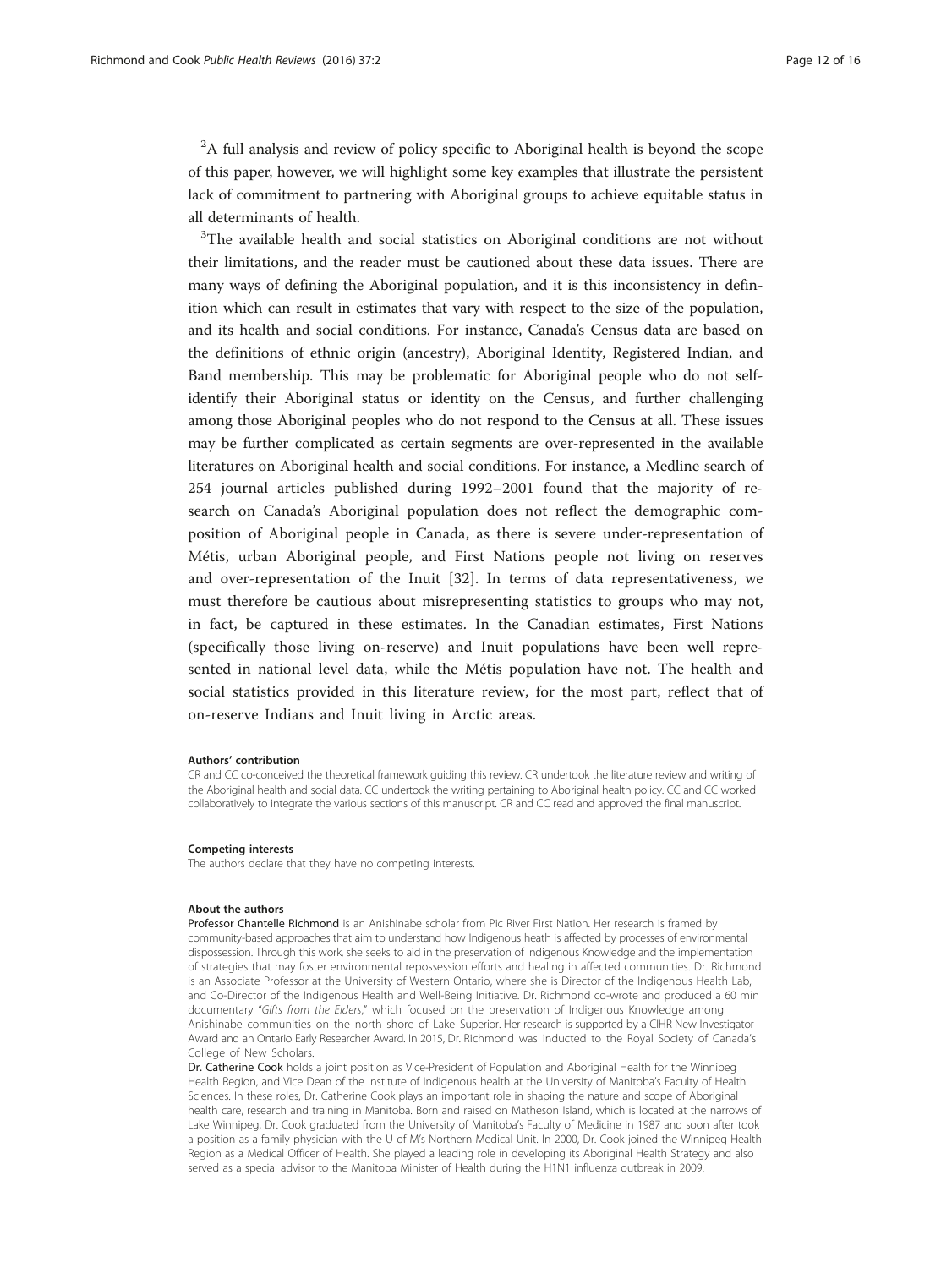#### <span id="page-12-0"></span>Author details

<sup>1</sup>Department of Geography, Western University, London, Ontario, Canada. <sup>2</sup>Population and Aboriginal Health Winnipeg Health Region, Winnipeg, Manitoba, Canada. <sup>3</sup>Institute of Indigenous Health, University of Manitoba, Winnipeg, Manitoba, Canada.

Received: 17 July 2015 Accepted: 13 February 2016 Published online: 20 July 2016

#### References

- 1. World Health Organization. The Ottawa Charter for Health Promotion. First International Conference on Health Promotion; 1986, 21 November. World Health Organization: Ottawa.
- 2. Lalonde M. A New Persective On the Health of Canadians, A Working Document. 1974. Available: <http://www.phac-aspc.gc.ca/ph-sp/pdf/perspect-eng.pdf> [Retrieved: December 14, 2015].
- 3. World Health Organization. Adelaide Recommendations on Healthy Public Policy. Second International Conference on Health Promotion. Adelaide: World Health Organization; 1988.
- 4. Lavoie JG. Policy Silences: Why Canada needs a National First Nations, Inuit and Métis health policy. Int J Circumpolar Health. 2013;72:22690. doi:[10.3402/ijch.v72i0.22690.](http://dx.doi.org/10.3402/ijch.v72i0.22690)
- 5. Lavoie JG, Forget E, O'Neil JD. Why equity in financing First Nations on-reserve health services matters: Findings from the 2005 national evaluation of the health transfer policy. Healthc Policy. 2007;2(4):79–96.
- 6. Health Canada. A Statistical Profile on the Health of First Nations in Canada: Self-rated Health and Selected Conditions, 2002 to 2005. Available: [http://www.hc-sc.gc.ca/fniah-spnia/alt\\_formats/pdf/pubs/aborig-autoch/2009](http://www.hc-sc.gc.ca/fniah-spnia/alt_formats/pdf/pubs/aborig-autoch/2009-stats-profil-vol3/2009-stats-profil-vol3-eng.pdf) [stats-profil-vol3/2009-stats-profil-vol3-eng.pdf](http://www.hc-sc.gc.ca/fniah-spnia/alt_formats/pdf/pubs/aborig-autoch/2009-stats-profil-vol3/2009-stats-profil-vol3-eng.pdf) [Retrieved: June 3, 2015]
- 7. Reading CL, Wien F. Health inequalities and social determinants of Aboriginal Peoples' Health. Prince George: National Collaborating Centre For Aboriginal Health; 2009.
- 8. Mitrou F, Cooke M, Lawrence D, Povah D, Mobilia E, Guimond E, et al. Gaps in Indigenous disadvantage not closing: a census cohort study of social determinants of health in Australia, Canada, and New Zealand from 1981–2006. BMC Public Health. 2014;14(1):1–9. doi[:10.1186/1471-2458-14-201.](http://dx.doi.org/10.1186/1471-2458-14-201)
- Coates K. The Indian Act and the future of Aboriginal governance in Canada: Research paper for the National Centre for First Nations Governance 2008, May. Available: [http://fngovernance.org/ncfng\\_research/coates.pdf](http://fngovernance.org/ncfng_research/coates.pdf) [Retrieved: June 12, 2015].
- 10. Government of Canada. Indian Act, 1876 R.S., c. I-6, s. 1. 1876.
- 11. Dickason OP. Canada's First Nations: A History of Founding Peoples from Earliest Times. 2nd ed. Don Mills: Oxford University Press; 1997.
- 12. Sinclair M. Honouring the Truth, Reconciling for the Future: Summary of the Final report of the Truth and Reconciliation Commission of Canada. Ottawa: Truth and Reconciliation Commission of Canada; 2015. Avilable: [http://www.trc.ca/websites/trcinstitution/File/2015/Findings/Exec\\_Summary\\_2015\\_05\\_31\\_web\\_o.pdf](http://www.trc.ca/websites/trcinstitution/File/2015/Findings/Exec_Summary_2015_05_31_web_o.pdf) [Retrieved: July 2, 2015].
- 13. Bourassa C, McKay-McNabb K, Hampton M. Racism, sexism and colonialism: The impact on the health of Aboriginal women in Canada. Can Woman Stud. 2004;24(1).
- 14. Allan B, Smylie J. First Peoples, Second class treatment: The role of racism in the health and well-being of Indigenous peoples in Canada. Toronto: The Wellesley Institute; 2015. Available: [http://www.wellesleyinstitute.com/wp-content/](http://www.wellesleyinstitute.com/wp-content/uploads/2015/02/Summary-First-Peoples-Second-Class-Treatment-Final.pdf) [uploads/2015/02/Summary-First-Peoples-Second-Class-Treatment-Final.pdf](http://www.wellesleyinstitute.com/wp-content/uploads/2015/02/Summary-First-Peoples-Second-Class-Treatment-Final.pdf) [Retrieved: June 16, 2015].
- 15. O'Neil J, Reading J, Leader A. Changing the relations of surveillance: The development of a discourse of resistance in Aboriginal epidemiology. Hum Organ. 1998;57(2):230–7.
- 16. DeLeeuw S, Greenwood M, Cameron E. Deviant Constructions: How Governments Preserve Colonial Narratives of Addictions and Poor Mental Health to Intervene into the Lives of Indigenous Children and Families in Canada. Int J Ment Health Addict. 2010;8(2):282–95. doi:[10.1007/s11469-009-9225-1.](http://dx.doi.org/10.1007/s11469-009-9225-1)
- 17. Cook C. Jurisdiction and First Nations Health and Health Care [Dissertation]. Winnipeg: University of Manitoba; 2003.
- 18. Reading C. Structural Determinants of Aboriginal Peoples' Health. Pages 3–15. In Determinants of Indigenous Peoples' Health in Canada, Beyond the Social. Toronto: Canadian Scholars Press.
- 19. Kearns R, Gesler WM. Putting Health into Place: Landscape Identity and Wellbeing. Syracuse: Syracuse University Press; 1998.
- 20. Berkes F. Sacred Ecology. 2nd ed. Milton Park: Routledge; 2008.
- 21. Cajete G. Look to the mountain: An ecology of indigenous education. Durango, CO: Kivaki Press; 1994.
- 22. Miller JR. Lethal Legacy: Current Native Controversies in Canada. Toronto: McClelland and Stewart; 2004.
- 23. Frideres JS. Native Peoples in Canada: Contemporary Conflicts. 4th ed. Scarborough: Prentice Hall Canada Inc.; 1993.
- 24. Lavoie JG, Kaufert J, Browne AJ, Mah S, O'Neil JD, Sinclair S, et al. Negotiating barriers, navigating the maze: First Nation peoples' experience of medical relocation. Can Public Adm. 2015;58(2):295–314. doi:[10.1111/capa.12111](http://dx.doi.org/10.1111/capa.12111). 25. Cardinal H. The Unjust Society. Vancouver: Douglas and McIntyre; 1999.
- 26. Miller JR. Skyscrapers Hide the Heavens: A History of Indian-white Relations in Canada. 1st ed. Toronto: University of Toronto Press; 1989.
- 27. National Collaborating Centre for Aboriginal Health. Looking for Aboriginal health in Legislation and Policies, 1970–2008: The Synthesis Project. 2011. Prince George. Available: [http://www.nccah-ccnsa.ca/Publications/Lists/](http://www.nccah-ccnsa.ca/Publications/Lists/Publications/Attachments/28/Looking%20for%20Aboriginal%20Health%20in%20Legislation%20and%20Polcies%20(English%20-%20Web).pdf) [Publications/Attachments/28/Looking%20for%20Aboriginal%20Health%20in%20Legislation%20and%20Polcies%20](http://www.nccah-ccnsa.ca/Publications/Lists/Publications/Attachments/28/Looking%20for%20Aboriginal%20Health%20in%20Legislation%20and%20Polcies%20(English%20-%20Web).pdf) [\(English%20-%20Web\).pdf](http://www.nccah-ccnsa.ca/Publications/Lists/Publications/Attachments/28/Looking%20for%20Aboriginal%20Health%20in%20Legislation%20and%20Polcies%20(English%20-%20Web).pdf) [Accessed: December 14, 2015].
- 28. Lawrence B. Gender, Race, and the Regulation of Native Identity in Canada and the United States: An Overview. Hypatia. 2003;18(2):3–31.
- 29. Dickason OP. Canada's First Nations: A History of Founding Peoples from the earliest Times. Don Mills: Oxford University Press; 1992.
- 30. Government of Canada. Constitution Act. Sect. 35. 1982.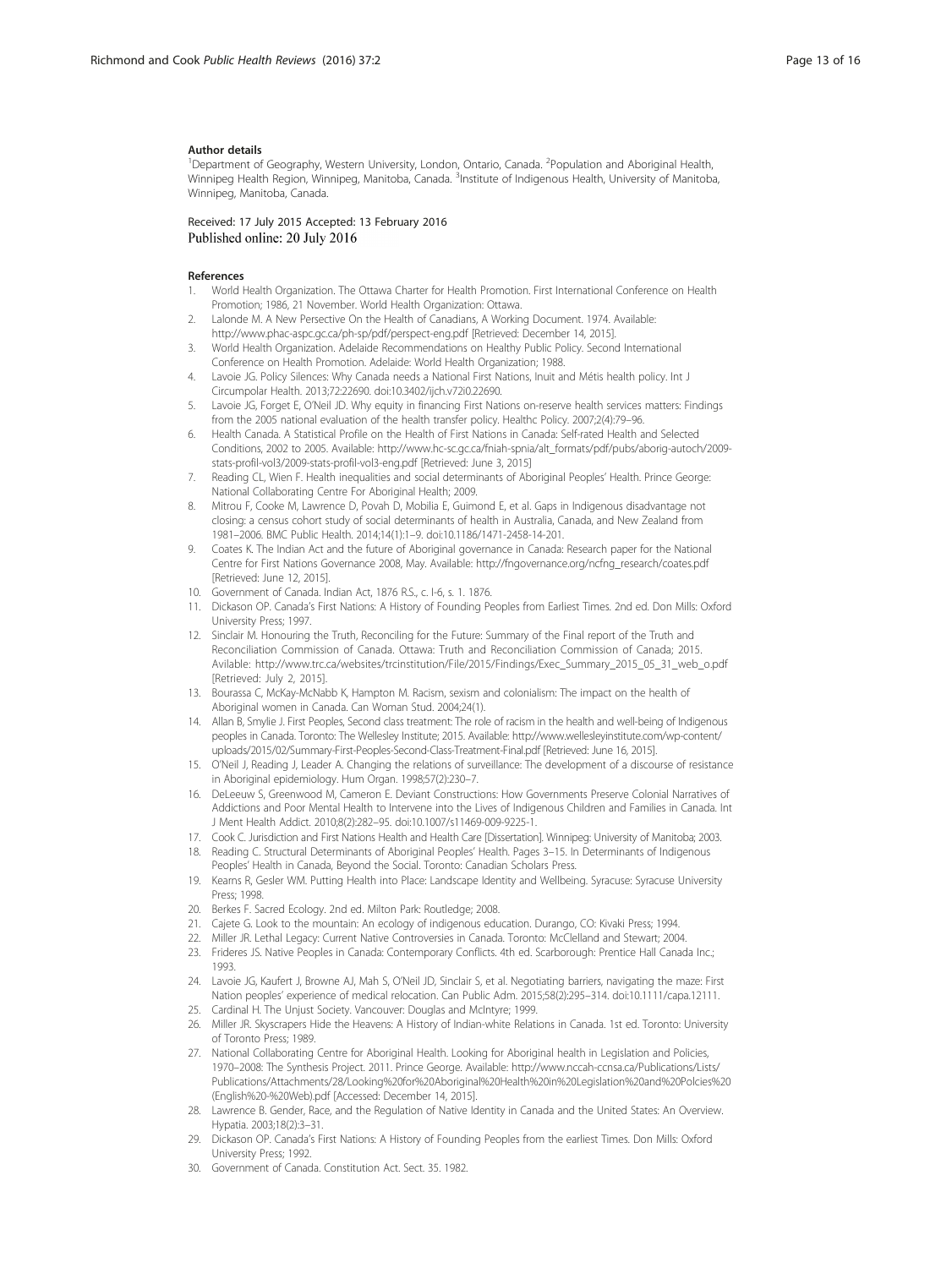- <span id="page-13-0"></span>31. Aboriginal Affairs and Nothern Development Canada. Aboriginal Demographics From the 2011 National Household Survey. Ottawa, ON, Canada AAaND;2013. Report No.: 5242964. Available: [https://www.aadnc-aandc.gc.](https://www.aadnc-aandc.gc.ca/DAM/DAM-INTER-HQ-AI/STAGING/texte-text/abo_demo2013_1370443844970_eng.pdf) [ca/DAM/DAM-INTER-HQ-AI/STAGING/texte-text/abo\\_demo2013\\_1370443844970\\_eng.pdf](https://www.aadnc-aandc.gc.ca/DAM/DAM-INTER-HQ-AI/STAGING/texte-text/abo_demo2013_1370443844970_eng.pdf) [Retrieved: June 2, 2015].
- 32. Young TK. Review of research on aboriginal populations in Canada: relevance to their health needs. BMJ. 2003; 327(7412):419–22. doi:[10.1136/bmj.327.7412.419.](http://dx.doi.org/10.1136/bmj.327.7412.419)
- 33. Statistics Canada. Aboriginal Peoples in Canada: First Nations People, Metis and Inuit, National Household Survey, 2011. Statistics Canada; 2013. Available: [https://www12.statcan.gc.ca/nhs-enm/2011/as-sa/99-011-x/99-011](https://www12.statcan.gc.ca/nhs-enm/2011/as-sa/99-011-x/99-011-x2011001-eng.cfm) [x2011001-eng.cfm](https://www12.statcan.gc.ca/nhs-enm/2011/as-sa/99-011-x/99-011-x2011001-eng.cfm) [Retrieved: June 13, 2015]
- 34. Statistics Canada. Projections of the Aboriginal Populations, Canada, Provinces and Territories, 2001 to 2017. Ottawa: Statistics Canada; 2005. Available: [http://www.hc-sc.gc.ca/fniah-spnia/alt\\_formats/pdf/pubs/aborig-autoch/](http://www.hc-sc.gc.ca/fniah-spnia/alt_formats/pdf/pubs/aborig-autoch/stats-profil-atlant/vital-statistics-eng.pdf) [stats-profil-atlant/vital-statistics-eng.pdf](http://www.hc-sc.gc.ca/fniah-spnia/alt_formats/pdf/pubs/aborig-autoch/stats-profil-atlant/vital-statistics-eng.pdf) [Retrieved: May 13, 2015].
- 35. Health Canada. Statistical Profile on the Health of First Nations in Canada: Vital Statistics for Atlantic and Western Canada, 2001/2002. Ottawa: Health Canada, First Nations and Inuit Health Branch, Health Information AaRD; 2011. Available: [http://www.hc-sc.gc.ca/fniah-spnia/alt\\_formats/pdf/pubs/aborig-autoch/stats-profil-atlant/vital-statistics](http://www.hc-sc.gc.ca/fniah-spnia/alt_formats/pdf/pubs/aborig-autoch/stats-profil-atlant/vital-statistics-eng.pdf)[eng.pdf](http://www.hc-sc.gc.ca/fniah-spnia/alt_formats/pdf/pubs/aborig-autoch/stats-profil-atlant/vital-statistics-eng.pdf) [Retrieved: July 2, 2015].
- 36. Elias B. Moving beyond the historical quagmire of measuring infant mortality for the First Nations population in Canada. Soc Sci Med. 2014;123(0):125–32. [doi:http://dx.doi.org/10.1016/j.socscimed.2014.10.056.](doi:http://dx.doi.org/10.1016/j.socscimed.2014.10.056)
- 37. Gilbert NL, Auger N, Tjepkema M. Stillbirth and infant mortality in Aboriginal communities in Quebec. Health Rep. 2015;26(2):3–8.
- 38. Luo ZC, Kierans WJ, Wilkins R, Liston RM, Uh SH, Kramer MS. Infant mortality among First Nations versus non-First Nations in British Columbia: temporal trends in rural versus urban areas, 1981–2000. Int J Epidemiol. 2004;33(6): 1252–9. doi:[10.1093/ije/dyh290.](http://dx.doi.org/10.1093/ije/dyh290)
- 39. Luo ZCHM, Wilkins R, Smylie J, Martens P, Fraser W. Community report: Community Characteristics and Birth Outcomes among First Nations and non-First Nations in Manitoba, 1991–2000. 2007.
- 40. George MA, Jin A, Brussoni M, Lalonde CE. Is the injury gap closing between the Aboriginal and general populations of British Columbia? Health Rep. 2015;26(1):3–14.
- 41. Turner M. Mental Wellness through Culture: An Examination of Youth Suicide Rates in Canada's Aboriginal Communities and Recommendations for Public Policy. Arbutus Rev. 2014;5(1):177–90.
- 42. Reading J. Confronting the Growing Crisis of Cardiovascular Disease and Heart Health among Aboriginal Peoples' in Canada. Can J Cardiol. (0). doi: [http://dx.doi.org/10.1016/j.cjca.2015.06.012.](http://dx.doi.org/10.1016/j.cjca.2015.06.012)
- 43. Nishri ED, Sheppard AJ, Withrow DR, Marrett LD. Cancer survival among First Nations people of Ontario, Canada (1968–2007). Int J Cancer. 2015;136(3):639–45. doi[:10.1002/ijc.29024.](http://dx.doi.org/10.1002/ijc.29024)
- 44. Gershon AS, Khan S, Klein-Geltink J, Wilton D, To T, Crighton EJ, et al. Asthma and chronic obstructive pulmonary disease (COPD) prevalence and health services use in Ontario Metis: a population-based cohort study. PLoS ONE. 2014;9(4):e95899. doi[:10.1371/journal.pone.0095899.](http://dx.doi.org/10.1371/journal.pone.0095899)
- 45. Bruce SG, Riediger ND, Lix LM. Chronic disease and chronic disease risk factors among First Nations, Inuit and Metis populations of northern Canada. Chronic Dis Inj Can. 2014;34(4):210–7.
- 46. Ghosh H, Spitzer D. Inequities in Diabetes Outcomes among Urban First Nation and Métis Communities: Can Addressing Diversities in Preventive Services Make a Difference? Int Indigenous Policy J. 2014;5(1).
- 47. Young TK, Reading J, Elias B, O'Neil JD. Type 2 diabetes mellitus in Canada's first nations: status of an epidemic in progress. Cmaj. 2000;163(5):561–6.
- 48. Mao Y, Moloughney BW, Semenciw RM, Morrison HI. Indian Reserve and registered Indian mortality in Canada. Can J Public Health. 1992;83(5):350–3.
- 49. Kulmann KC, Richmond CA. Addressing the persistence of Tuberculosis Among the Canadian Inuit Population: The need for a social determinants of health framework. Int Indigenous Policy J. 2011;2(1).
- 50. Negin J, Aspin C, Gadsden T, Reading C. HIV Among Indigenous peoples: A Review of the Literature on HIV-Related Behaviour Since the Beginning of the Epidemic. AIDS Behav. 2015. doi[:10.1007/s10461-015-1023-0](http://dx.doi.org/10.1007/s10461-015-1023-0)
- 51. Public Health Agency of Canada. At a Glance- HIV and AIDS in Canada: Surveillance Report to December 31st, , 2012. Available:<http://www.phac-aspc.gc.ca/aids-sida/publication/survreport/2012/dec/index-eng.php> [Retrieved: November 1, 2015].
- 52. The Canadian Intitute of Child Health. The Health of Canada's Children: A CICH Profile. 3rd ed. Ottawa: The Canadian Institute of Child Health; 2000. Available: [http://www.cich.ca/PDFFiles/Profile/CICH%20Profile\\_](http://www.cich.ca/PDFFiles/Profile/CICH%20Profile_06%20Aboriginal.pdf) [06%20Aboriginal.pdf](http://www.cich.ca/PDFFiles/Profile/CICH%20Profile_06%20Aboriginal.pdf) [Retrieved: June 1, 2015].
- 53. Oliver LN, Peters PA, Kohen DE. Mortality rates among children and teenagers living in Inuit Nunangat, 1994 to 2008. Health Rep. 2012;23(3):17–22.
- 54. Tester FJ, McNicoll P. Isumagijaksaq: mindful of the state: social constructions of Inuit suicide. Soc Sci Med. 2004; 58(12):2625–36. doi:[10.1016/j.socscimed.2003.09.021.](http://dx.doi.org/10.1016/j.socscimed.2003.09.021)
- 55. Adelson N. The embodiment of inequity: health disparities in aboriginal Canada. Can J Public Health. 2005;96 Suppl 2:S45–61.
- 56. Indigenous and Northern Affairs Canada. Evaluation of the Income Assistance Program. Audit and Evaluation Sector, Indian and Northern Affairs Canada; 2007. Available: [http://www.aadnc-aandc.gc.ca/DAM/DAM-INTER-HQ/](http://www.aadnc-aandc.gc.ca/DAM/DAM-INTER-HQ/STAGING/texte-text/eiap07_1100100011749_eng.pdf) [STAGING/texte-text/eiap07\\_1100100011749\\_eng.pdf](http://www.aadnc-aandc.gc.ca/DAM/DAM-INTER-HQ/STAGING/texte-text/eiap07_1100100011749_eng.pdf) [Retrieved: April 16, 2015].
- 57. Statistics Canada. Canada Year Book 2012. Ottawa: Government of Canada; 2012. Available: [http://www.statcan.gc.](http://www.statcan.gc.ca/pub/11-402-x/2012000/chap/ap-pa/ap-pa-eng.htm) [ca/pub/11-402-x/2012000/chap/ap-pa/ap-pa-eng.htm](http://www.statcan.gc.ca/pub/11-402-x/2012000/chap/ap-pa/ap-pa-eng.htm) [retrieved: June 4, 2015].
- 58. Statistics Canada. Canada's Changing Labour Force, 2006 Census: The provinces and territories: Aboriginal peoples in the workforce. 2006 Census: Analysis series. Ottawa: Statistics Canada; 2006. Available: [https://www12.statcan.gc.](https://www12.statcan.gc.ca/census-recensement/2006/as-sa/97-559/p27-eng.cfm) [ca/census-recensement/2006/as-sa/97-559/p27-eng.cfm](https://www12.statcan.gc.ca/census-recensement/2006/as-sa/97-559/p27-eng.cfm) [Retrieved: June 4, 2015].
- 59. Statistics Canada. Aboriginal Statistics at a Glance. Ottawa: Statistics Canada; 2010. Available: [http://www.statcan.](http://www.statcan.gc.ca/pub/89-645-x/89-645-x2010001-eng.htm) [gc.ca/pub/89-645-x/89-645-x2010001-eng.htm](http://www.statcan.gc.ca/pub/89-645-x/89-645-x2010001-eng.htm) [Retrieved: May 14, 2015].
- 60. Statistics Canada. The Educational Attainment of Aboriginal Peoples in Canada. Ottawa: Statistics Canada; 2013. Available: [http://www12.statcan.gc.ca/nhs-enm/2011/as-sa/99-012-x/99-012-x2011003\\_3-eng.pdf](http://www12.statcan.gc.ca/nhs-enm/2011/as-sa/99-012-x/99-012-x2011003_3-eng.pdf) [Retrieved: May 14, 2015].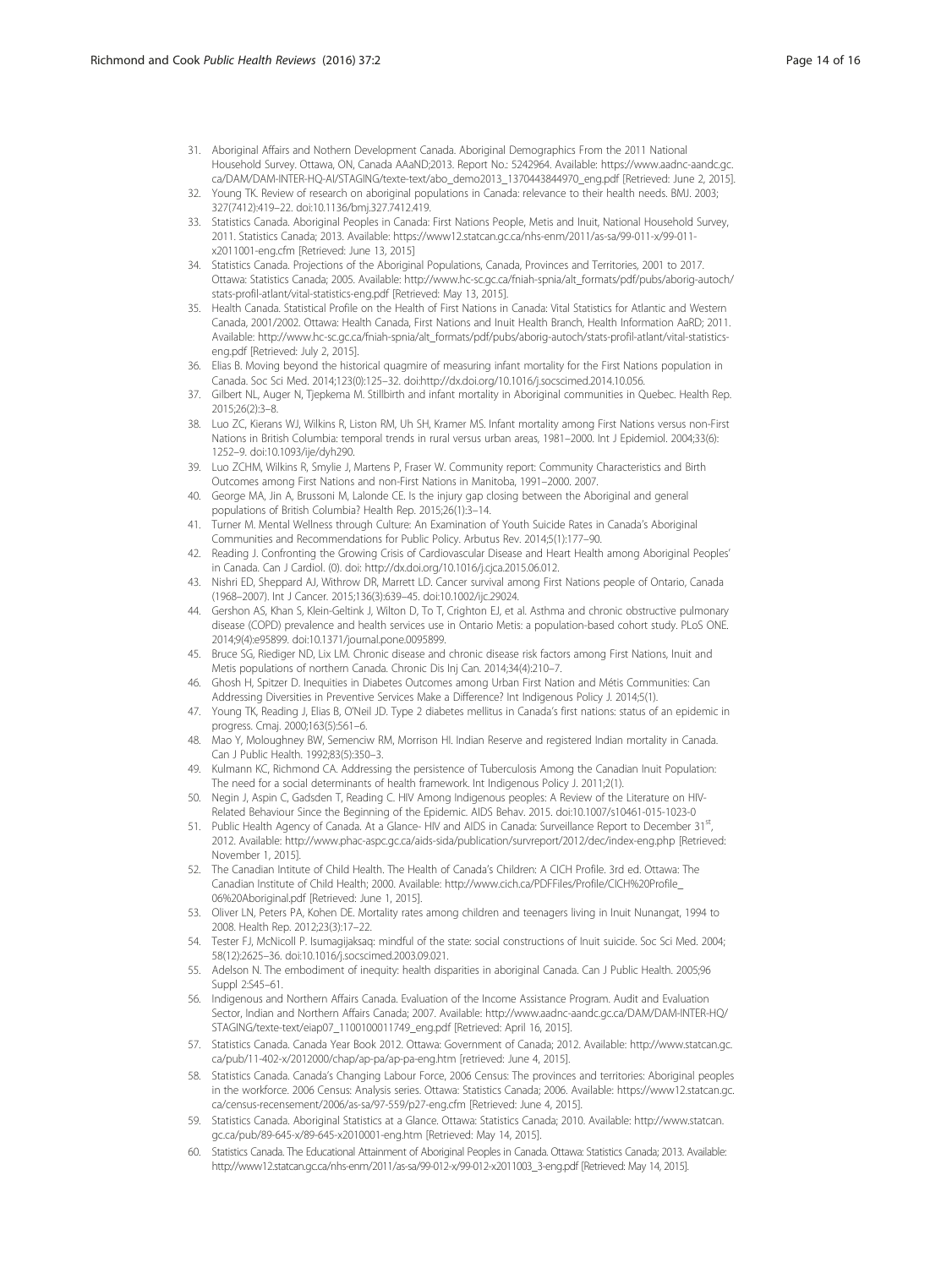- <span id="page-14-0"></span>61. Bougie E, Kelly-Scott K, Arriagada P. The Education and Employment Experiences of First Nations People Living Off Reserve, Inuit, and Métis: Selected Findings from the 2012 Aboriginal Peoples Survey. Ottawa: Statistics Canada; 2013. Available:<http://www.statcan.gc.ca/pub/89-653-x/89-653-x2013001-eng.htm> [Retrieved: June 14, 2015].
- 62. Tait H. Aboriginal Peoples Survey, 2006: Inuit Health and Social Conditions. Ottawa. 2006. Available: [http://publications.gc.ca/collection\\_2008/statcan/89-637-X/89-637-x2008001-eng.pdf](http://publications.gc.ca/collection_2008/statcan/89-637-X/89-637-x2008001-eng.pdf) [Retrieved: July 2, 2015]
- 63. Troian M. Four years and \$1.25 billion later, nearly 1 in 5 First Nations still lack safe drinking water. 2011. Available: [http://www.mediaindigena.com/martha-troian/issues-and-politics/billions-spent-but-18-of-first-nations-still-lack](http://www.mediaindigena.com/martha-troian/issues-and-politics/billions-spent-but-18-of-first-nations-still-lack-safe-drinking-water)[safe-drinking-water](http://www.mediaindigena.com/martha-troian/issues-and-politics/billions-spent-but-18-of-first-nations-still-lack-safe-drinking-water). [Retrieved: June 1, 2015]
- 64. Basdeo M, Bharadwaj L. Beyond Physical: Social Dimensions of the Water Crisis on Canada's First Nations and Considerations for Governance. Indigenous Policy J. 2013;23(4):1–14.
- 65. Walters D, Spence N, Kuikman K, Singh B. Multi-Barrier Protection of Drinking Water Systems in Ontario: A Comparison of First Nation and Non-First Nation Communities. Int Indigenous Policy J. 2012; 3(3). doi:10.18584/iipj.2012.3.3.8
- 66. Castleden H, Skinner E. Whitewashing Indigenous water rights in Canada: How can we Indigenize climate change adaptation in Canada if we ignore the fundamentals? In: Stucker D, Lopez-Gunn E, editors. Adaptation to Climate Change through Water Resource Management: Capacity, Equity, and Sustainability. London: EarthScan; 2014. p. 223–42.
- 67. Cooke M, McWhirter J. Public policy and aboriginal peoples in Canada: Taking a life-course perspective. Can Public Policy. 2011;37(Suppl):S15–s31.
- 68. UNICEF Canada. Aboriginal children's health: Leaving no child behind. Ottawa: UNICEF Canada Canadian Supplement to the State of the World's Children; 2009. Available: [http://www.unicef.ca/sites/default/files/imce\\_](http://www.unicef.ca/sites/default/files/imce_uploads/DISCOVER/OUR%20WORK/ADVOCACY/DOMESTIC/POLICY%20ADVOCACY/DOCS/Leaving%20no%20child%20behind%2009.pdf) [uploads/DISCOVER/OUR%20WORK/ADVOCACY/DOMESTIC/POLICY%20ADVOCACY/DOCS/](http://www.unicef.ca/sites/default/files/imce_uploads/DISCOVER/OUR%20WORK/ADVOCACY/DOMESTIC/POLICY%20ADVOCACY/DOCS/Leaving%20no%20child%20behind%2009.pdf) [Leaving%20no%20child%20behind%2009.pdf](http://www.unicef.ca/sites/default/files/imce_uploads/DISCOVER/OUR%20WORK/ADVOCACY/DOMESTIC/POLICY%20ADVOCACY/DOCS/Leaving%20no%20child%20behind%2009.pdf) [Retrieved: November 14, 2015].
- 69. Office of the Auditor General of Canada. Report 4: Access to Health Services for Remote First Nations Communities. Spring Reports of the Auditor General of Canada. Office of the Auditor General of Canada; 2015. DATE and web Address
- 70. Wilson K. Young K. An overview of Aboriginal health research in the social sciences: current trends and future directions. Int J Circumpolar Health. 2008;67(2–3):179–89.
- 71. Newbold KB. Problems in search of solutions: health and Canadian aboriginals. J Community Health. 1998;23(1):59–74.
- 72. Wang L, Tormala T. Integrating Spatial and Aspatial Factors in Measuring Accessibility to Primary Health Care Physicians: A Case Study of Aboriginal Population in Sudbury, Canada. J Community Med Health Educ. 2014;4(284). doi:[10.4172/2161-0711.1000284](http://dx.doi.org/10.4172/2161-0711.1000284).
- 73. Martens P, Sanderson D, Tanner-Spence M, Bond R, Jebamani L, Burchill C, et al. The Health and Health Care Use of Registered First Nations People Living in Manitoba: A Population-Based Study. Winnipeg: Manitoba Centre for Health Policy; 2002. Available: [http://mchp-appserv.cpe.umanitoba.ca/reference/rfn\\_report.pdf](http://mchp-appserv.cpe.umanitoba.ca/reference/rfn_report.pdf) [Retrieved: June 30, 2015].
- 74. Montgomery PBS, Hall L, Newton-Mathur D, Forchuk C, Mossey S. Sheltering Aboriginal Women with Mental Illness in Ontario, Canada: Being"Kicked" and Nurtured. J Nurs Care. 2014;3(3):1–6. doi:[10.4172/2167-1168.1000164](http://dx.doi.org/10.4172/2167-1168.1000164).
- 75. Hole RD, Evans M, Berg LD, Bottorff JL, Dingwall C, Alexis C, Smith M. Visibility and Voice Aboriginal People Experience Culturally Safe and Unsafe Health Care. Qual Health Res. 2015;25(12):1662–1674. doi:[10.1177/](http://dx.doi.org/10.1177/1049732314566325) [1049732314566325](http://dx.doi.org/10.1177/1049732314566325).
- 76. Shah BR, Gunraj N. Hux Markers of access to and quality of primary care for aboriginal people in Ontario, Canada. Am J Pub Health. 2003;93(5):798–802.
- 77. MacDonald C, Steenbeek A. The Impact of Colonization and Western Assimilation on Health and Wellbeing of Canadian Aboriginal People. Int J Reg Local Hist. 2015;10(1):32–46.
- 78. Tang SY, Browne AJ, Mussell B, Smye VL, Rodney P. Underclassism'and access to healthcare in urban centres. Sociol Health Sociol Health Illn. 2015;37(5):698–714. doi[:10.1111/1467-9566.12236.](http://dx.doi.org/10.1111/1467-9566.12236) 2015.
- 79. Romanow RJ. Building on Values: The future of health care in Canada Final Report. 2002. Sasktoon, Available: [http://publications.gc.ca/collections/Collection/CP32-85-2002E.pdf.](http://publications.gc.ca/collections/Collection/CP32-85-2002E.pdf) Retrieved: May 13, 2015.
- 80. Patterson L. Aboriginal roundtable to Kelowna Accord: Aboriginal policy negotiations, 2004–2005. Library of Parliament, Parliamentary Information and Research Service Division; 2006. Available: [http://www.parl.gc.ca/](http://www.parl.gc.ca/content/LOP/researchpublications/prb0604-e.pdf) [content/LOP/researchpublications/prb0604-e.pdf.](http://www.parl.gc.ca/content/LOP/researchpublications/prb0604-e.pdf) [Retrieved: May 30, 2015]
- 81. Harris R, Tobias M, Jeffreys M, Waldegrave K, Karlsen S, Nazroo J. Effects of self-reported racial discrimination and deprivation on Maori health and inequalities in New Zealand: cross-sectional study. Lancet. 2006;367(9527):2005–9. doi:[10.1016/s0140-6736\(06\)68890-9](http://dx.doi.org/10.1016/s0140-6736(06)68890-9).
- 82. Indigenous Physicians Association of Canada (IPAC), Association of Faculties of Medicine of Canada (AFMC). First Nations, Inuit, Métis Health CORE COMPETENCIES: A Curriculum Framework for Undergraduate Medical Education; 2009. Available:<https://www.afmc.ca/pdf/CoreCompetenciesEng.pdf> [Retrieved: June 30, 2015].
- 83. Bartlett JG, Madariaga-Vignudo L, O'Neil JD, Kuhnlein HV. Identifying Indigenous peoples for health research in a global context: a review of perspectives and challenges. Int J Circumpolar Health. 2007;66(4):287–307.
- 84. Denison J, Varcoe C, Browne AJ. Aboriginal women's experiences of accessing health care when state apprehension of children is being threatened. J Adv Nurs. 2014;70(5):1105–16. doi:[10.1111/jan.12271.](http://dx.doi.org/10.1111/jan.12271)
- 85. Lavoie JG, Browne AJ, Varcoe C, Wong S, Fridkin A, Littlejohn D et al. Missing Pathways to Self-Governance: Aboriginal Health Policy in British Columbia. Int Indigenous Policy J. 2015. 6(1). doi 10.18584/iipj.2015.6.1.2
- 86. Louis RP. Can You Hear us Now? Voices from the Margin: Using Indigenous Methodologies in Geographic Research. Geogr Res. 2007;45(2):130–9. doi[:10.1111/j.1745-5871.2007.00443.x.](http://dx.doi.org/10.1111/j.1745-5871.2007.00443.x)
- 87. Smith LT. Decolonizing Methodologies: Research and Indigenous Peoples. London: Zed Books; 1999.
- 88. Israel BA, Parker EA, Rowe Z, Salvatore A, Minkler M, López J, et al. Community-Based Participatory Research: Lessons Learned from the Centers for Children's Environmental Health and Disease Prevention Research. Environ Health Perspect. 2005;10:1463–71.
- 89. Minkler M. Community-based research partnerships: Challenges and opportunities. J Urban Health. 2005;82 Suppl 2:ii3–12. doi:[10.1093/jurban/jti034.](http://dx.doi.org/10.1093/jurban/jti034)
- 90. Wallerstein NB, Duran B. Using community-based participatory research to address health disparities. Health Promot Pract. 2006;7(3):312–23. doi[:10.1177/1524839906289376.](http://dx.doi.org/10.1177/1524839906289376)
- 91. Richmond CAM, Martin D, Dean L, Castleden H, Marsden, N. Transformative Networks: How ACADRE/NEAHR Support for Graduate Students Has Impacted Aboriginal Health Research in Canada. Report of the Study: